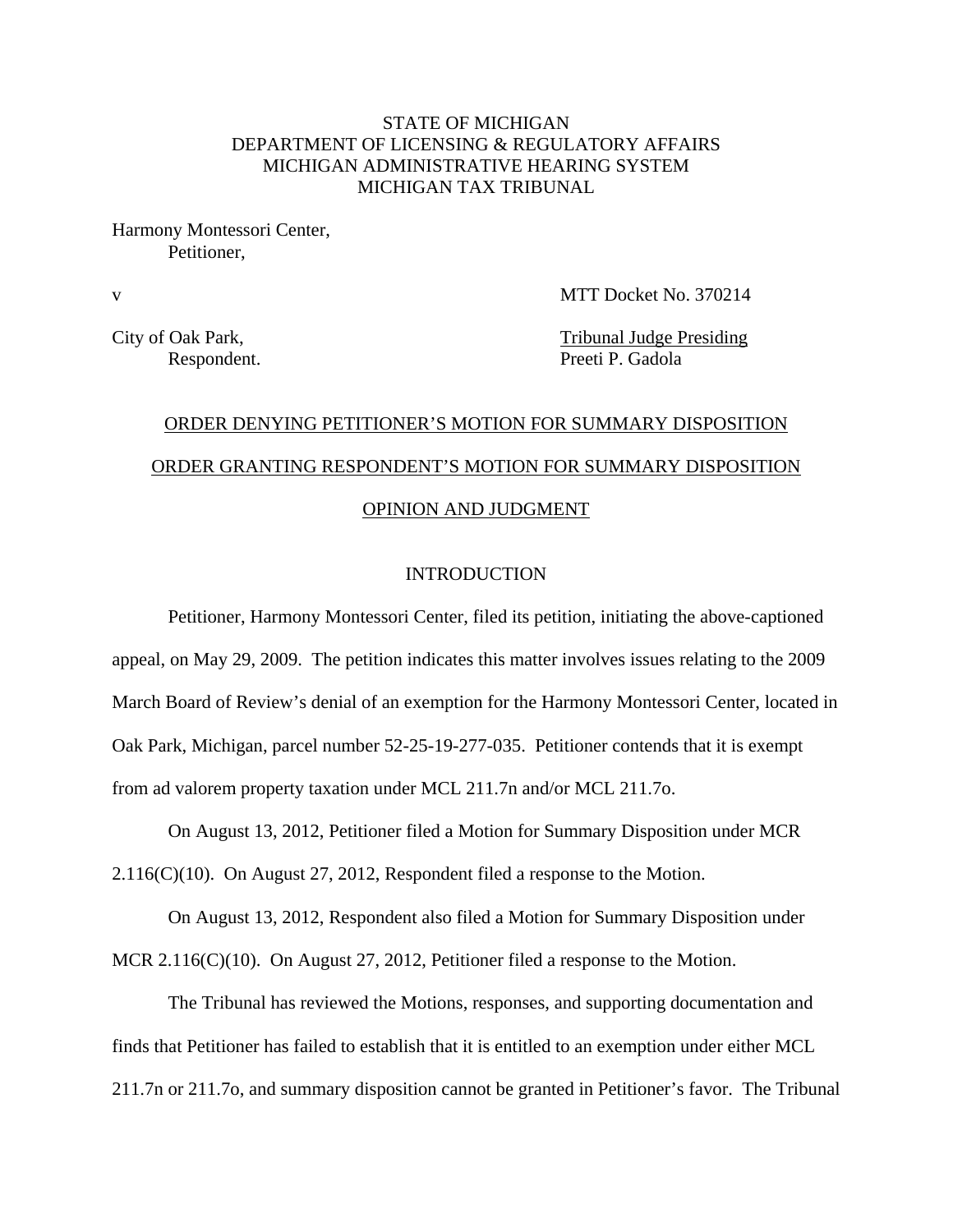finds that summary disposition shall be granted in favor of Respondent, for the reasons stated below.

## PETITIONER'S CONTENTIONS

Petitioner contends that it is entitled to exemption status under MCL 211.7n and/or MCL 211.7o. With regard to the claim for exemption under MCL 211.7n, Petitioner contends that the sole issue is whether it is an educational institution within the meaning of the statute. Petitioner cites to the requirement in *Ladies Literary Club v City of Grand Rapids*, 409 Mich 748; 298 NW2d 422 (1980), that it must show that its programs "fit into the general scheme of education provided by the state and supported by public taxation . . . and [make] a substantial contribution to the relief of the burden of government." *Id.* at 755 – 756. Petitioner contends that its programs "clearly are in alignment with the general scheme of education" with regard to its kindergarten program. (Petitioner's Brief, p 12). Petitioner contends that kindergarten is within the state's general scheme of education under MCL 380.1561. Petitioner further contends that it relieves the state from the obligation to provide kindergarten instruction, since the students would otherwise participate in public education.

In addition, Petitioner argues that its preschool program fits within the general scheme of education, as the State Board of Education ("SBE") issued a report in 2006 regarding early development and education. Petitioner asserts that the Legislature has provided significant funding toward early education, "that is testament to Michigan's recognition that early education is within the state's general scheme of education supported by tax dollars." (Petitioner's Brief, p 13). Petitioner argues that this recent emphasis on early education is a policy shift from earlier cases involving education exemptions, like *Association of Little Friends v Escanaba*, 138 Mich App 302; 360 NW2d 602 (1984). Petitioner acknowledges that while the state does not currently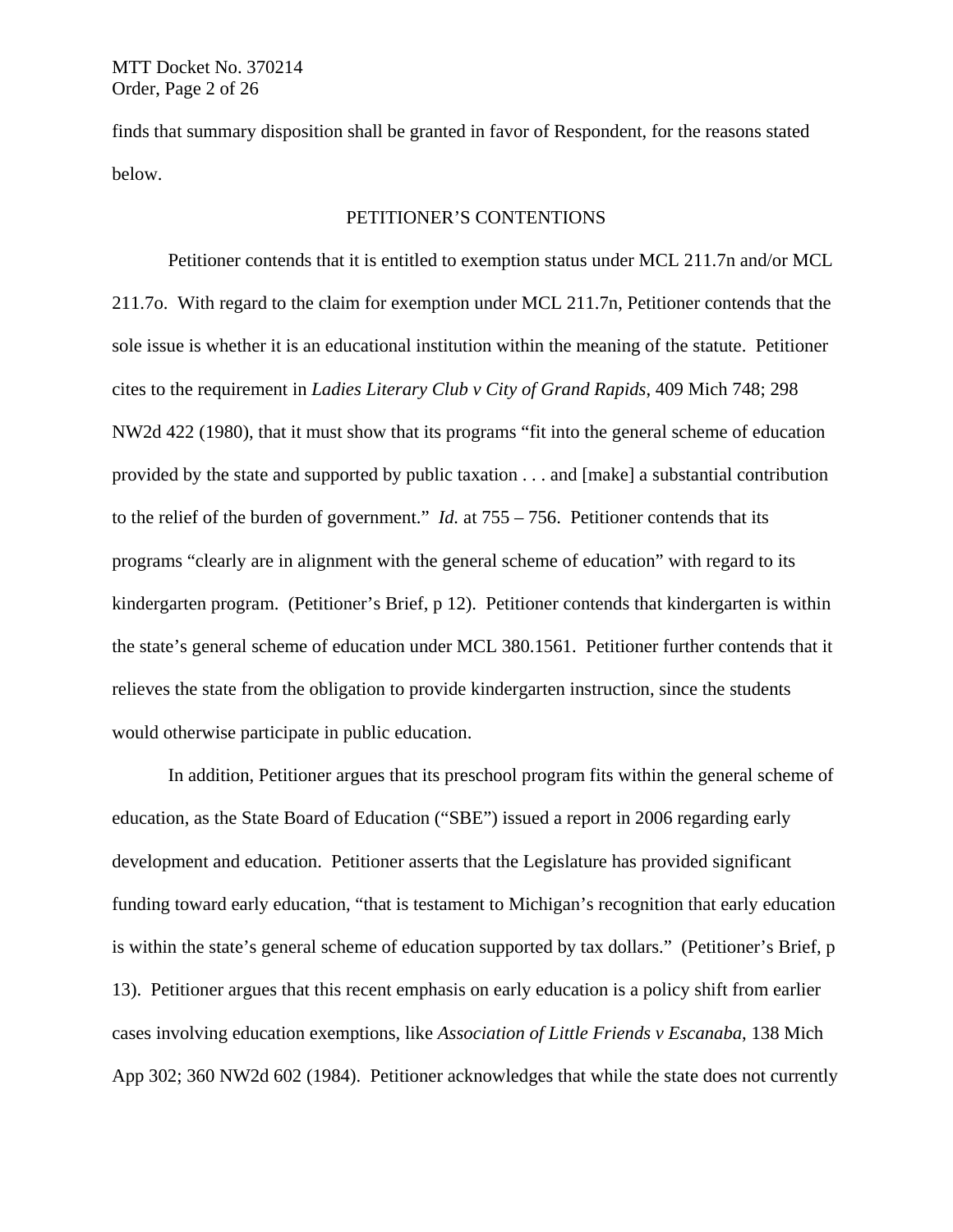## MTT Docket No. 370214 Order, Page 3 of 26

mandate early education, the absence of this mandate does not defeat Petitioner's claim for an exemption based on the recent policy shift. Petitioner further contends that it fits within the general scheme of education because the Montessori method "is a research-validated curriculum" that is in line with the SBE's quality standards. (Petitioner's Brief, p 15).

Petitioner argues that it also relieves the burden of government: "If Harmony did not exist, students and parents could not take advantage of Harmony's programs and would instead participate in state-financed programs." (Petitioner's Brief, p 16). Petitioner contends that while it charges tuition, the SBE recognizes that tuition is a legitimate funding source for program maintenance. Petitioner contends that it makes "a substantial contribution to the relief of the burden of government" because its students would otherwise enroll in state-financed programs. (Petitioner's Brief, p 17).

In regard to the charitable exemption found in MCL 211.7o, Petitioner contends that it meets all of the requirements set forth by the Supreme Court in *Wexford Medical Group v City of Cadillac*, 474 Mich 192; 713 NW2d 734 (2006). Petitioner states that the subject property is used a minimum of five days per week and dozens of students have participated in the program over the years. Petitioner contends that it is incorporated as a non-profit under the laws of the state and has been granted  $501(c)(3)$  status by the federal government. Petitioner contends that its federal tax filings show that its expenses outweighed its revenue for two of the three tax years at issue. Petitioner contends that it fits within the definition of charity as provided in *Wexford* and other cases. Petitioner states that it brings the hearts and minds under the influence of education and "provides instruction on a cornucopia of topics in a unique student-driven environment employing what is known as the Montessori method." (Petitioner's Brief, p 9). Petitioner states that it was organized for the purposes of education and care of pre-school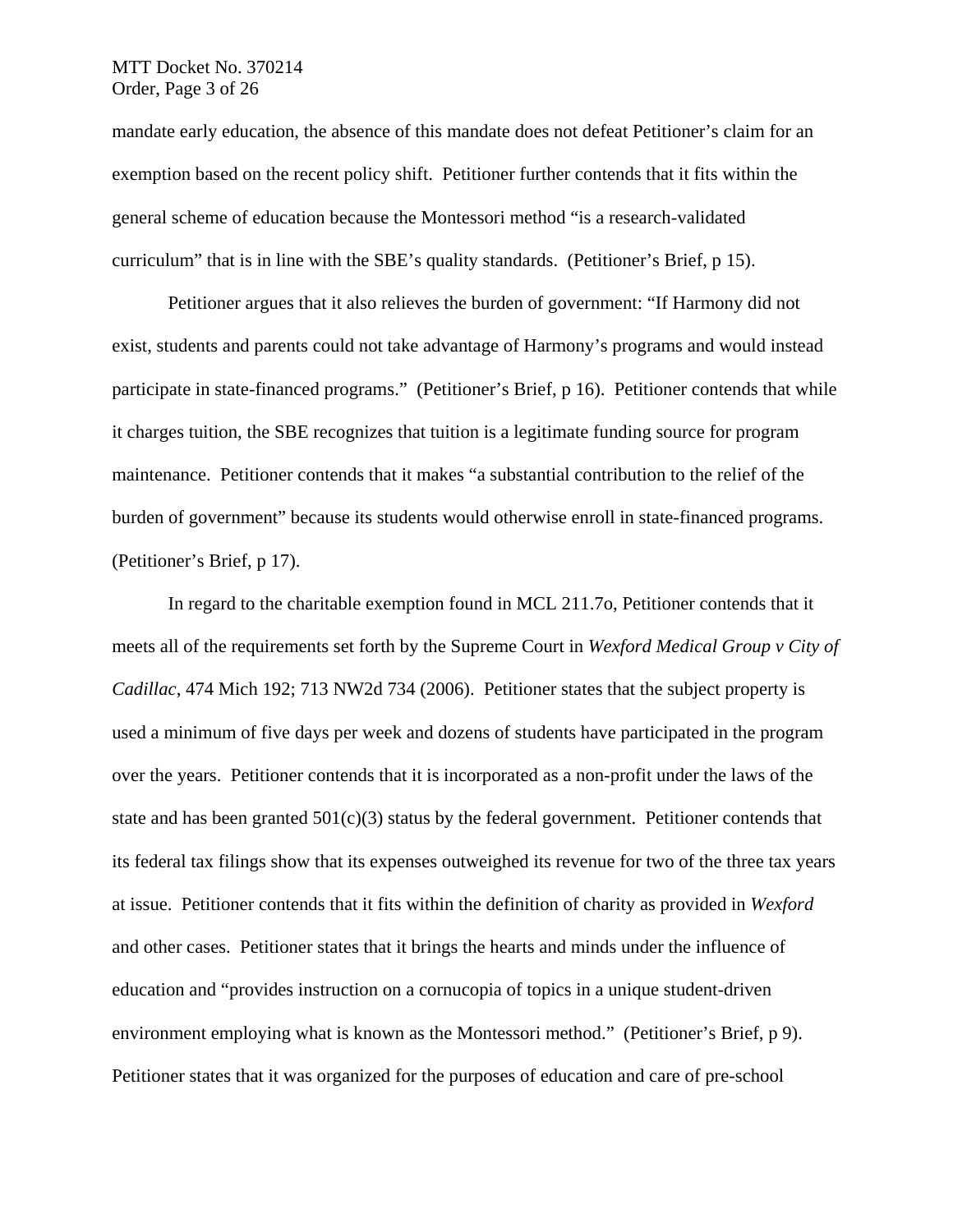children pursuant to the Articles of Incorporation. Petitioner argues that education has been recognized by the courts as a charitable endeavor, which establishes that Petitioner is organized chiefly for charity.

## RESPONDENT'S CONTENTIONS

Respondent contends that Petitioner "must fit within the K-12 educational system supported by taxes and must substantially relieve that burden on the government" in order to receive an exemption under MCL 211.7n. (Respondent's Brief, p 5). Respondent argues that the preschool program, which is the bulk of the activities, does not qualify for the exemption, under the ruling in *Association of Little Friends, supra*. Respondent further argues that Petitioner's kindergarten program does not substantially relieve the burden of government. Respondent cites *David Walcott Kendall Memorial School v Grand Rapids*, 11 Mich App 231; 160 NW2d 778 (1968), which states: "[i]f the particular institution in issue were not in existence, then would, and could, a substantial portion of the student body who now attend that school instead attend a state-supported college or university to continue their advanced education in that same major field of study?" (Respondent's Brief, p 6). Respondent states that while that case related to higher education, the intent is that a substantial portion of the students would be attending a state-supported school if not attending Petitioner's program. Respondent states that "[t]here is no question that kindergarten is mandatory and that kindergarten students attending this school would be enrolled in the public schools if they were not attending a private institution." (Respondent's Brief, p 6). Respondent argues that out of 158 children over the four tax years at issue, only 12 were in kindergarten. Respondent contends that this is not a substantial portion of the total children in the program. Respondent further contends that Petitioner does not report to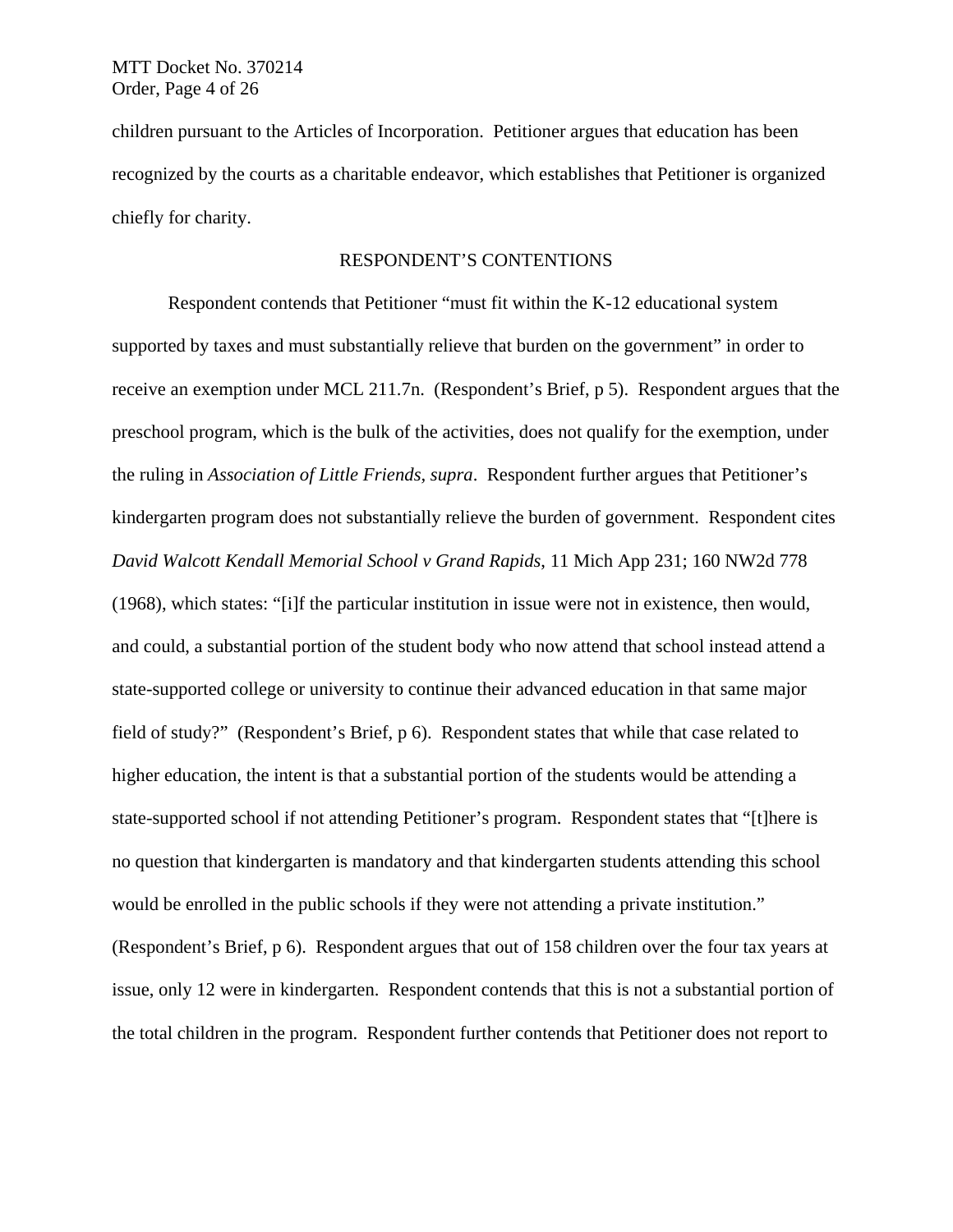### MTT Docket No. 370214 Order, Page 5 of 26

the Michigan Department of Education as provided by the Nonpublic School Act and Petitioner's teachers are not certified by the state.

Respondent contends Petitioner meets items one and three under the three-part test set forth in *Wexford* regarding the charitable exemption under MCL 211.7o. Respondent argues that Petitioner does not meet the second item, that it must be a nonprofit charitable institution. Respondent contends that Petitioner is not organized chiefly for charity and does not have charity as its main goal in the Articles of Incorporation. Respondent argues that Petitioner's only claim can be that it "brings people's minds or hearts under the influence of education." (Respondent's Brief, p 10).

Respondent contends Petitioner charges tuition but has provided no evidence that it is tailored to its costs. Respondent argues that the tuition is comparable to the other Montessori schools/daycares reflected in the Joint Stipulation of Facts. Respondent states that Petitioner does offer discounted tuition to needy parents, but there is no information as to how often or what part of the budget this represents.

In response to Petitioner's Motion for Summary Disposition, Respondent contends that *Association of Little Friends* established a bright line rule that the "legislative scheme of education mandates neither preschool education nor vocational training . . . ." (Respondent's Response, p 2). Respondent argues that the Tribunal is bound by this precedent and Petitioner's argument to extend the law is more appropriately addressed by the Court of Appeals. Respondent further contends that Petitioner has failed to demonstrate that its kindergarten program relieves the burden of government.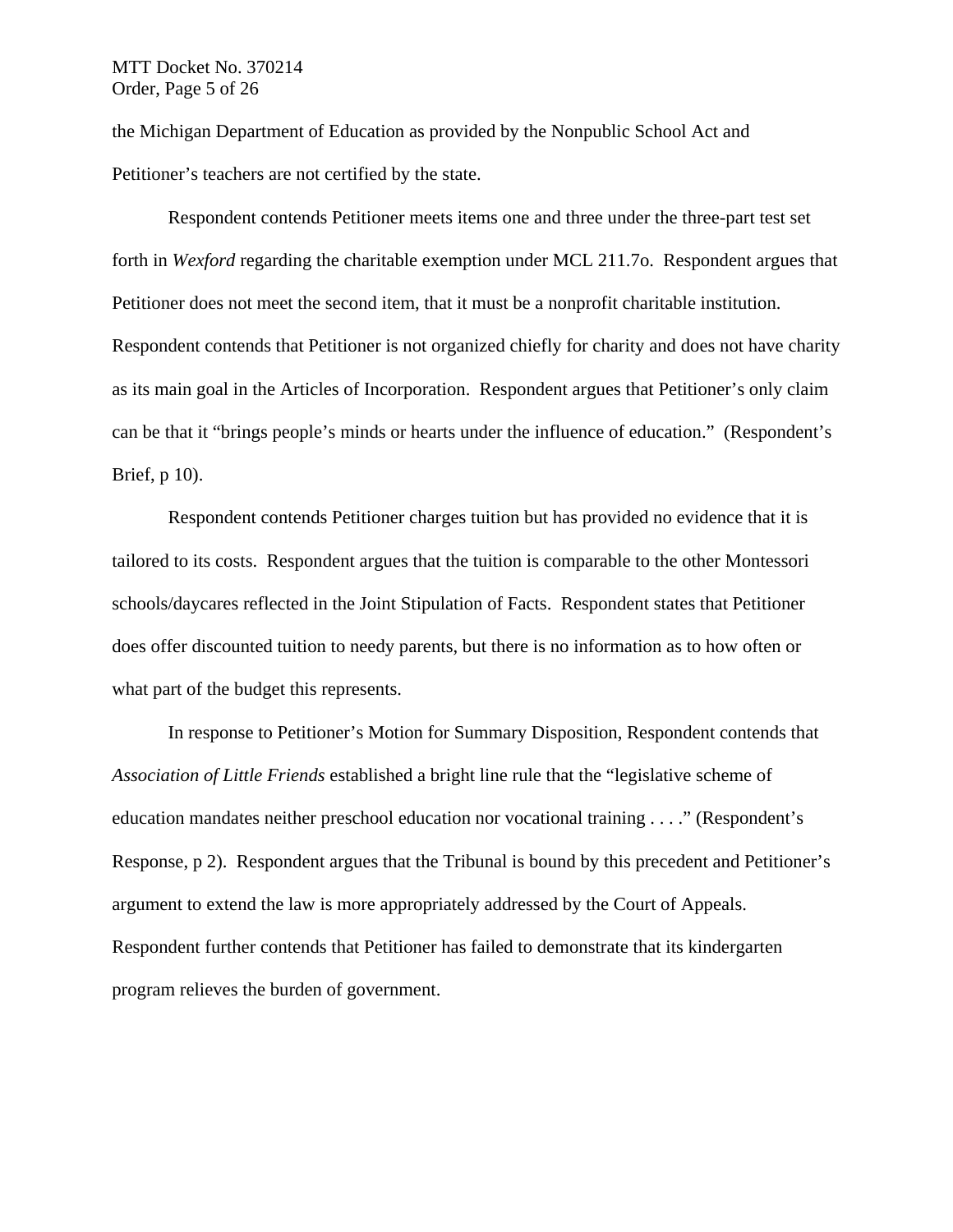Respondent further contends that Petitioner failed to utilize the six-factor test set forth in *Wexford* to analyze whether Petitioner meets the definition of a charitable institution. Respondent argues that Petitioner is not organized chiefly for charity.

# FINDINGS OF FACT

On August 13, 2012, the parties filed a Joint Stipulation of Facts pursuant to the

Tribunal's July 23, 2012, Summary of Prehearing Conference and Scheduling Order. The Joint Stipulation states as follows:

- 1. Petitioner in the above captioned matter, Harmony Montessori Center, operates early education programs including preschool and Kindergarten programs at its site (see Stipulation 4) in Oak Park, Michigan.
- 2. Respondent in the above captioned matter is the City of Oak Park, Michigan.
- 3. The subject property is located within the geographic confines, and under the taxing jurisdiction, of Respondent.
- 4. The property at the center of this controversy (the "subject property") is located at 26341 Coolidge Highway, Oak Park, Michigan 48237, and is identified as parcel number 52-25- 19-277-035.
- 5. The tax years in issue in this case are 2009, 2010, 2011, and 2012.
- 6. Petitioner owned the subject property as of the relevant tax day for each of the years in issue.
- 7. As of the relevant tax days for each of the years in issue, Petitioner's occupancy of the subject property was solely for the purposes for which it was incorporated.
- 8. For each of the years in issue, Petitioner was a nonprofit entity.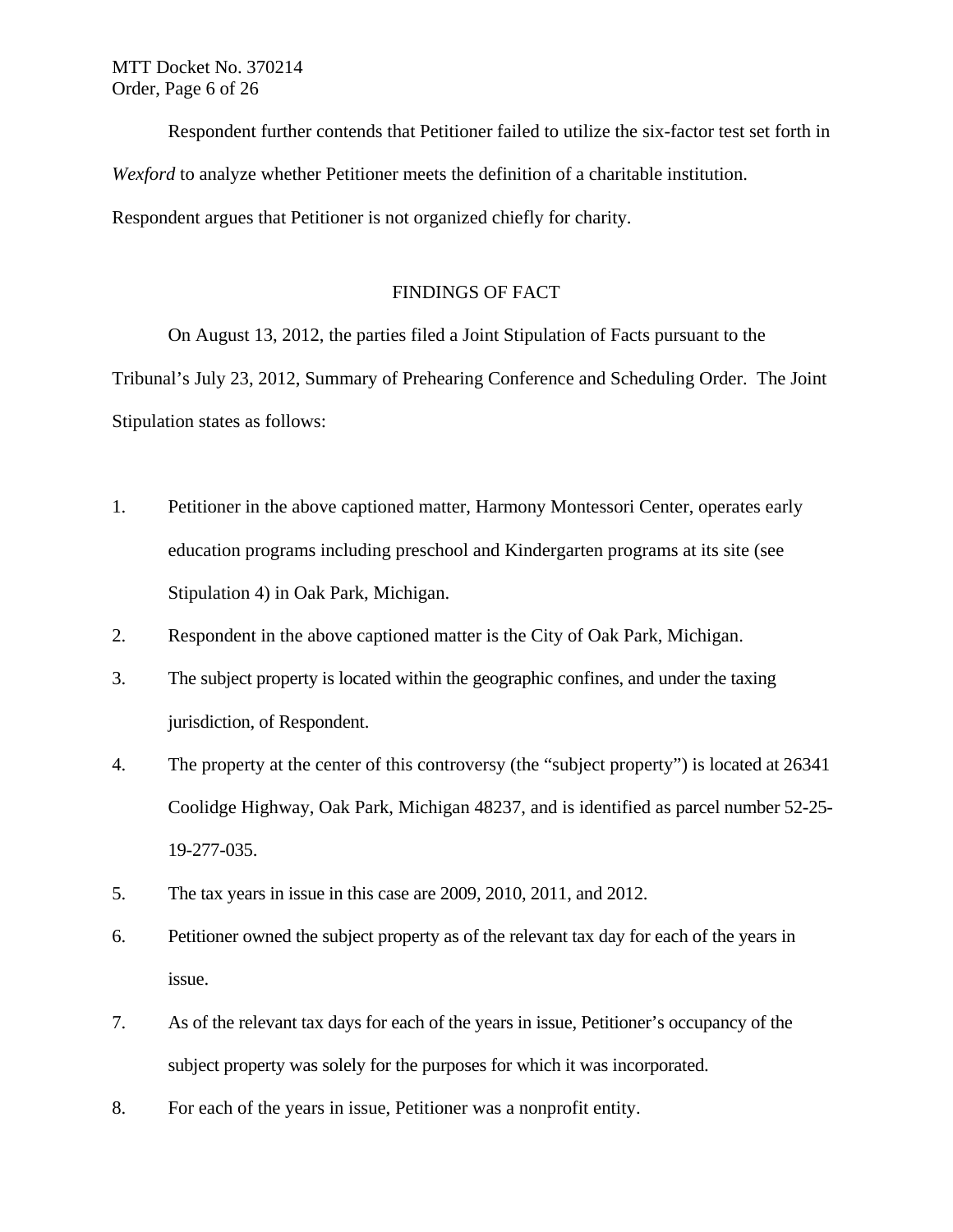- 9. Petitioner was organized as a nonprofit corporation under Michigan law.
- 10. The Internal Revenue Service has accorded Petitioner status as an IRC §501(c)(3) entity; Petitioner had such status as of tax day for each of the years in issue.
- 11. In providing educational services to preschool and Kindergarten students, Petitioner, for the tax years in issue, did not discriminate among recipients of its services.
- 12. For each of the years in issue, Petitioner charged fees for participation in its programs; these fees did not exceed the amount Petitioner required to provide its services.
- 13. For each of the years in issue, Petitioner reduced or eliminated tuition charges for students whose parents were unable to pay the full amount.
- 14. Petitioner holds a License for the Care of Children that was issued by the State of Michigan. The License was renewed effective April 15, 2012 and expires on April 14, 2014. The License names the subject property as the licensed facility.
- 15. The Montessori early education teaching method consists of

Multiage groupings that foster peer learning, uninterrupted blocks of work time, and guided choice of work activity. In addition, a full complement of specially designed Montessori learning materials are meticulously arranged and available for use in an aesthetically pleasing environment.

The teacher, child, and environment create a learning triangle. The classroom is prepared by the teacher to encourage independence, freedom within limits, and a sense of order. The child, through individual choice, makes use of what the environment offers to develop himself, interacting with the teacher when support and/or guidance is needed. Multiage groupings are a hallmark of the Montessori Method: younger children learn from older children; older children reinforce their learning by teaching concepts they have already mastered. This arrangement also mirrors the real world, where individuals work and socialize with people of all ages and dispositions.

In early childhood, Montessori students learn through sensory-motor activities, working with materials that develop their cognitive powers through direct experience: seeing, hearing, tasting, smelling, touching, and movement.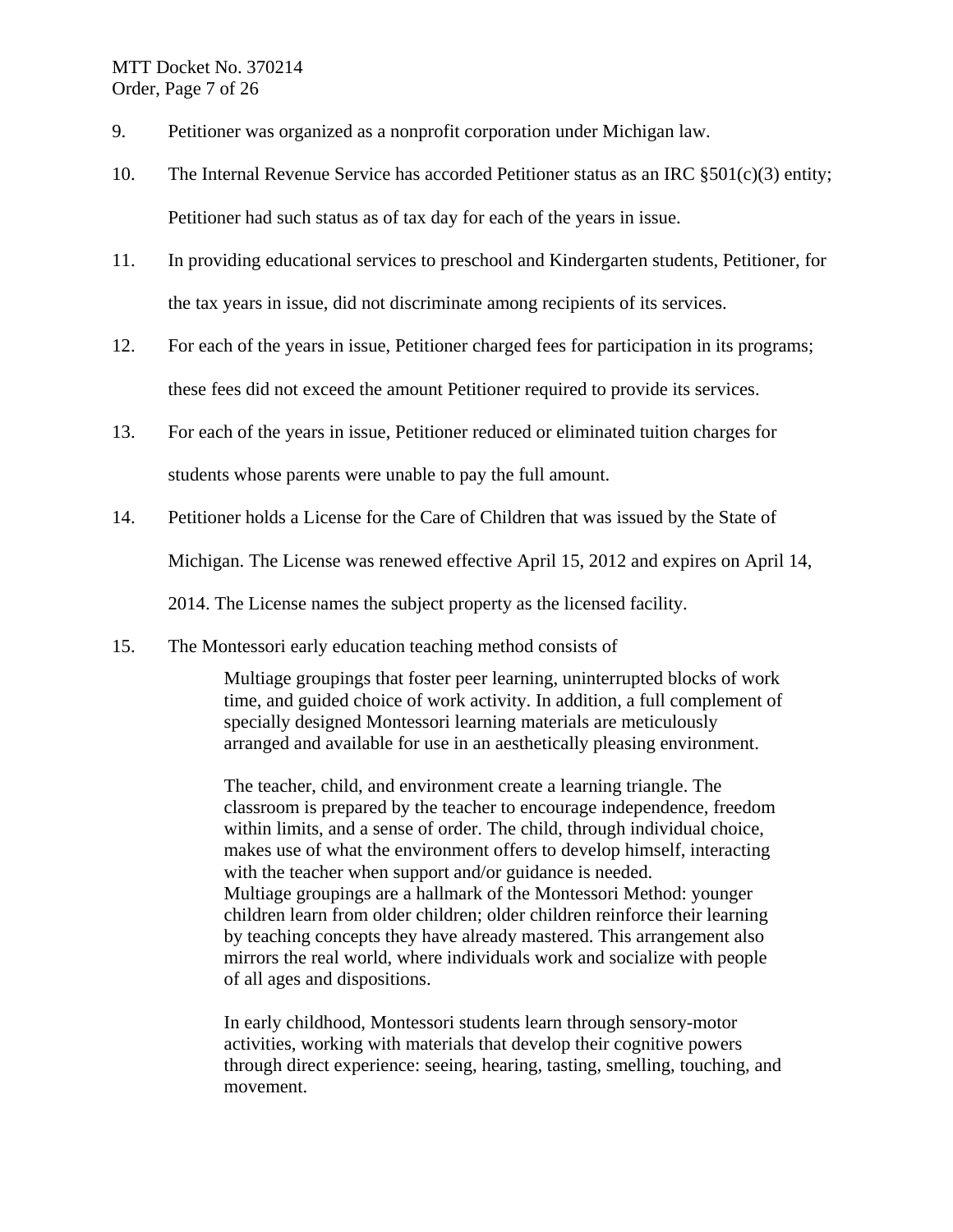American Montessori Society, *Introduction to Montessori* <http://www.amshq.org/ Montessori%20Education/Introduction%20to%20Montessori.aspx> (accessed August 9, 2012).

16. Petitioner's teacher-employees hold Montessori teaching credentials from the American Montessori Society. The credentials include:

| <b>Name</b>      | <b>Montessori Credential</b>             | Date Awarded    |
|------------------|------------------------------------------|-----------------|
| Merly S. Cronk   | Associate Early Childhood Credential     | <b>May 1999</b> |
| Karen E. King    | <b>Preprimary Credential</b>             | June 1978       |
| Susan J. Murrell | <b>Provisional Preprimary Credential</b> | June 1990       |

- 17. There are only two institutions in Michigan that award Montessori early childhood credentials, Adrian Dominican Montessori Education Institute in Adrian, Michigan and Michigan Montessori Teacher Education Center in Rochester Hills, Michigan. To be awarded an early childhood credential from Adrian Dominican Montessori Education Institute, a trainee must pass a ten month course of study.
- 18. Petitioner is an affiliate of the Michigan Montessori Society and provides instruction to its students in conformance with the Montessori teaching method.
- 19. Petitioner is not accredited by the state of Michigan under the Revised School Code, MCL 380.1 *et seq*.
- 20. Petitioner's teacher-employees are not certificated by the state of Michigan under the Revised School Code, MCL 380.1 *et seq.*
- 21. Petitioner's current Admissions Policy states:

Enrollment is open to children from the age of 18 months through kindergarten.

Harmony Montessori Center does not discriminate on the basis of race, sex, color, religion, or national and ethnic origin in administration of its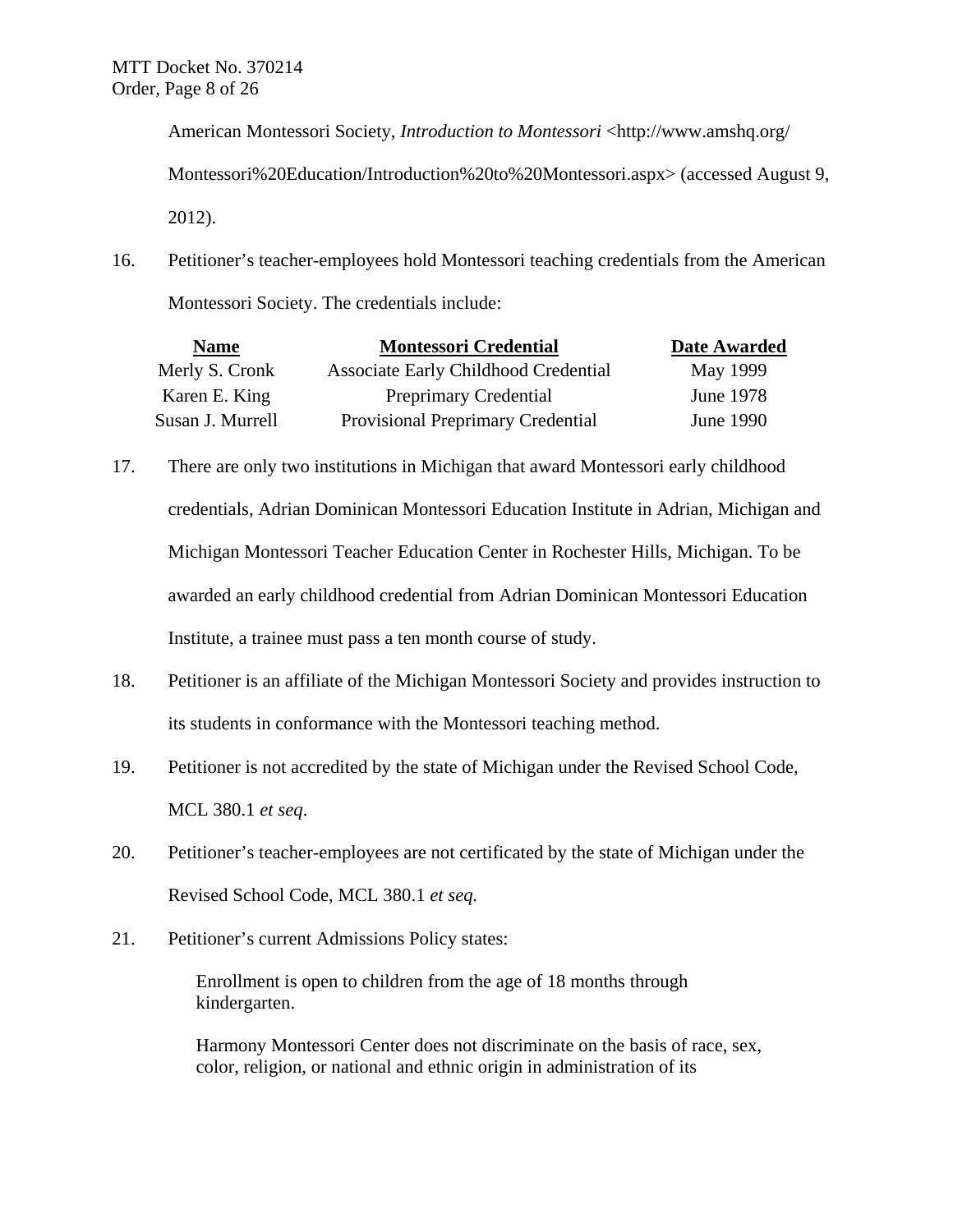educational policies, admissions policies, and other school-administered programs.

Harmony Montessori Center reserves the right to dismiss a student when, in the opinion of the administration, his/her interests or those of Harmony Montessori Center will best be served by such action.

If a child leaves the program before the end of the school year, a 30 day notice must be given. At that time, the initial deposit may be used as the final payment.

The source of Petitioner's current Admissions Policy is Harmony Montessori Center, *Parent Handbook*, at 3-4. The *Parent Handbook* is attached to this *Stipulation* as Exhibit 1.

- 22. During the years in issue, Petitioner offered a Wobbler Program, Toddler Programs, Preschool Programs, and Kindergarten Programs. The Wobbler Program was divided into half-day and full-day programs; both the half-day and full-day programs were offered between two and five days per week. The Toddler Programs were divided into half-day and full-day programs; both the half-day and full-day programs were offered five days per week. The Preschool Programs were divided into half-day and full-day programs; both the half-day and full-day programs were offered five days per week. The Kindergarten Programs were divided into half-day and full-day programs; both the halfday and full-day programs were offered five days per week.
- 23. The number and age range of students participating in each program of the programs identified in Stipulation 23 are delineated in Table A, below. Petitioner has included and continues to include students who participate in the Preschool Program in some activities of the Kindergarten Program. Petitioner's teachers and the Preschool Program students' parents assess the students' development to determine the extent to which the students participate in the Kindergarten Program. The number of students who participate in both the Preschool Program and the Kindergarten Program are depicted in Table A as " $(+\#)$ "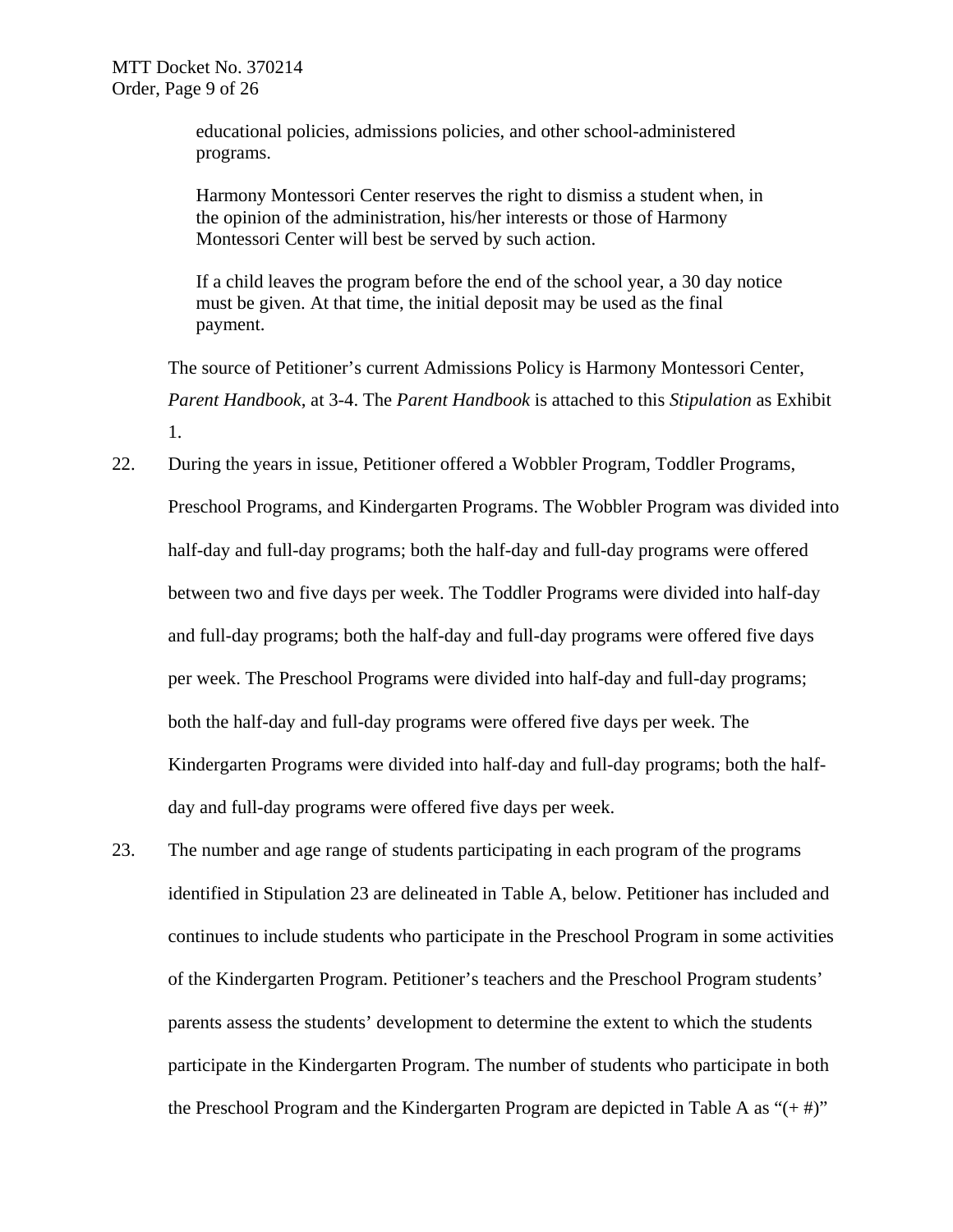| in the Kindergarten Program rows in Table A. |  |  |  |  |  |  |
|----------------------------------------------|--|--|--|--|--|--|
|----------------------------------------------|--|--|--|--|--|--|

| <b>Table A</b>                |                |                              |                                |  |
|-------------------------------|----------------|------------------------------|--------------------------------|--|
| <b>Applicable School Year</b> | <b>Program</b> | Number of<br><b>Students</b> | <b>Age Range</b>               |  |
| 2008-2009                     | Toddler        | 16                           | 18 months $-3$ years           |  |
|                               | Preschool      | 22                           | $2\frac{1}{2}$ years – 6 years |  |
|                               | Kindergarten   | $2 (+3)$                     | $2\frac{1}{2}$ years – 6 years |  |
| 2009-2010                     | Toddler        | 16                           | 18 months $-3$ years           |  |
|                               | Preschool      | 22                           | $2\frac{1}{2}$ years – 6 years |  |
|                               | Kindergarten   | $2 (+2)$                     | $2\frac{1}{2}$ years – 6 years |  |
| 2010-2011                     | Wobbler        | 4                            | $12$ months $-17$ months       |  |
|                               | Toddler        | 12                           | 18 months $-3$ years           |  |
|                               | Preschool      | 20                           | $2\frac{1}{2}$ years – 6 years |  |
|                               | Kindergarten   | $4(+2)$                      | $2\frac{1}{2}$ years – 6 years |  |
| 2011-2012                     | Toddler        | 14                           | 18 months $-3$ years           |  |
|                               | Preschool      | 20                           | $2\frac{1}{2}$ years – 6 years |  |
|                               | Kindergarten   | $4(+4)$                      | $2\frac{1}{2}$ years – 6 years |  |

- 24. Petitioner's Kindergarten curriculum includes five focus areas designed to teach students numerous skills, including language, math, handwriting, geography, science, and work habits.
- 25. Harmony's Preschool curriculum includes five focus areas designed to impart numerous underlying skills. They include practical life, sensorial, language, reading development, writing, math, and social development.
- 26. Petitioner charges tuition for participation in its programs, as delineated in Table B below:

| <b>Table B</b>                |               |                                   |                    |  |
|-------------------------------|---------------|-----------------------------------|--------------------|--|
| <b>Applicable School Year</b> | Program       | <b>Type</b>                       | <b>Tuition Fee</b> |  |
| 2008-2009                     | Toddler       | All Day $(7:30 - 6:00)$           | \$46.50 per day    |  |
|                               |               | Extended Day $(8:30 - 3:00)$      | \$40.00 per day    |  |
|                               |               | Morning $(9:00 - 11:30)$          | \$22.50 per day    |  |
|                               | Preschool and | All Day, No Nap $(7:30 - 6:00)$   | \$41.00 per day    |  |
|                               | Kindergarten  | All Day, With Nap $(7:30 - 6:00)$ | \$38.00 per day    |  |
|                               |               | Extended Day, No Nap (8:30 -      | \$36.00 per day    |  |
|                               |               | 3:00                              |                    |  |
| 2008-2009                     | Preschool and | Extended Day, With Nap (8:30 –    | \$32.50 per day    |  |
|                               | Kindergarten  | 3:00                              |                    |  |
| 2008-2009                     | Preschool and | Half Day, With Lunch (8:30 -      | \$25.75 per day    |  |
|                               | Kindergarten  | 12:30                             |                    |  |
|                               |               | Morning $(9:00 - 11:30)$          | $$19.00$ per day   |  |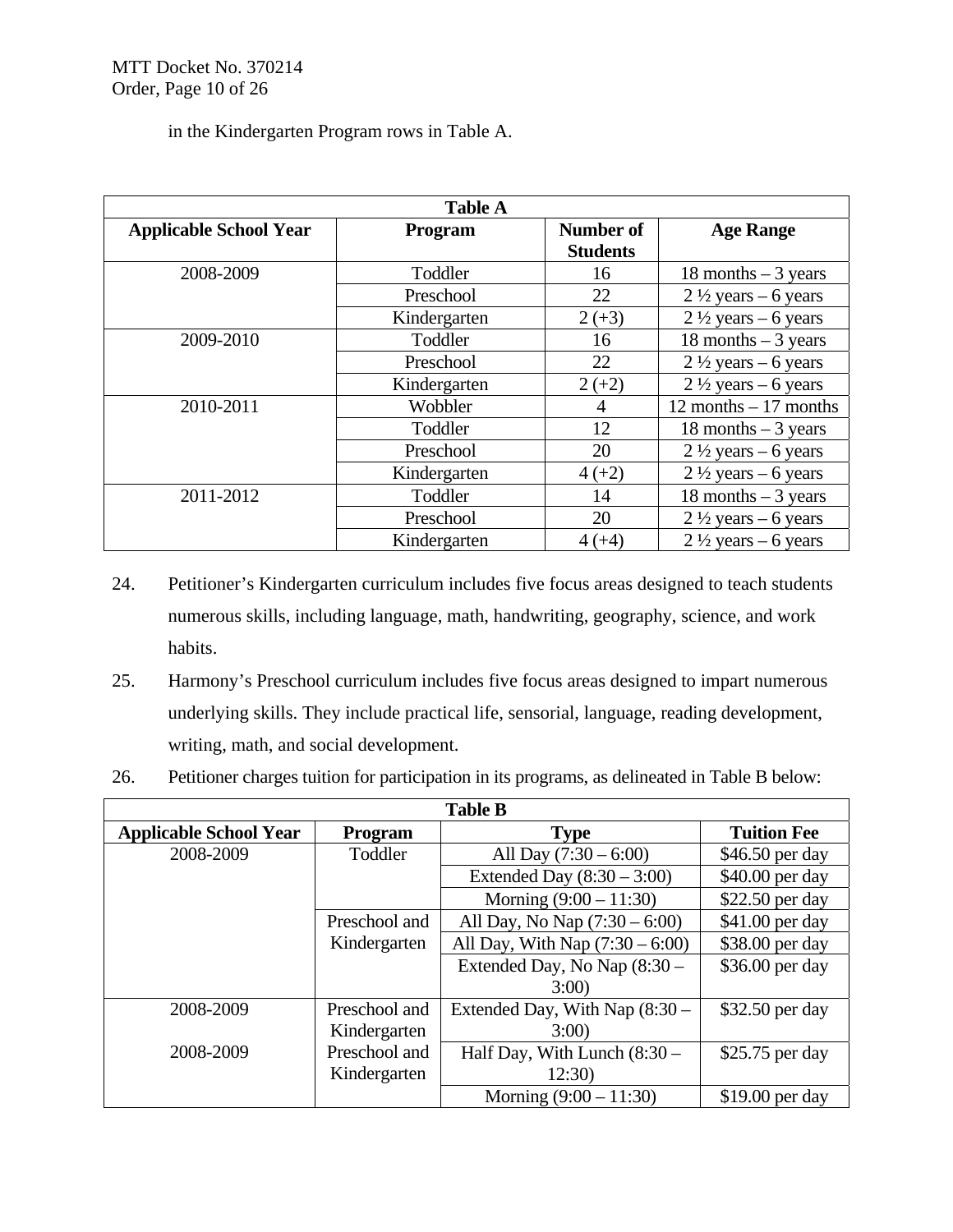| <b>Table B</b>                |                |                                   |                    |  |
|-------------------------------|----------------|-----------------------------------|--------------------|--|
| <b>Applicable School Year</b> | <b>Program</b> | <b>Type</b>                       | <b>Tuition Fee</b> |  |
| 2009-2010                     | Toddler        | All Day $(7:30 - 6:00)$           | \$8,820 annually   |  |
|                               |                |                                   | or \$49 per day    |  |
|                               |                | Extended Day $(8:30 - 3:00)$      | \$7,560 annually   |  |
|                               |                |                                   | or \$42 per day    |  |
|                               |                | Morning $(9:00 - 11:30)$          | \$4,320 annually   |  |
|                               |                |                                   | or \$24 per day    |  |
|                               |                |                                   |                    |  |
|                               | Preschool and  | All Day, No Nap $(7:30 - 6:00)$   | \$7,740 annually   |  |
|                               | Kindergarten   | All Day, With Nap $(7:30 - 6:00)$ | \$7,020 annually   |  |
|                               |                | Extended Day, No Nap (8:30 -      | \$6,840 annually   |  |
|                               |                | 3:00) or $(11:30 - 6:00)$         |                    |  |
|                               |                | Extended Day, With Nap $(8:30 -$  | \$6,030 annually   |  |
|                               |                | 3:00                              |                    |  |
|                               |                | Half Day, With Lunch (8:30 -      | \$4,860 annually   |  |
|                               |                | 12:30                             |                    |  |
|                               |                | Morning $(9:00 - 11:30)$ or       | \$3,600 annually   |  |
|                               |                | Afternoon $(1:00 - 3:30)$         |                    |  |
| 2010-2011                     | Wobbler        | All Day $(7:30 - 6:00)$           | \$53.00 per day    |  |
|                               |                | Extended Day $(8:30 - 3:00)$      | \$44.00 per day    |  |
|                               |                | Half Day $(8:30 - 12:30)$         | \$34.00 per day    |  |
|                               |                | Morning $(9:00 - 11:30)$          | \$24.00 per day    |  |
|                               | Toddler        | All Day $(7:30 - 6:00)$           | \$49.00 per day    |  |
|                               |                | Extended Day $(8:30 - 3:00)$      | \$42.00 per day    |  |
|                               |                | Half Day $(8:30 - 12:30)$         | \$31.00 per day    |  |
|                               |                | Morning $(9:00 - 11:30)$          | \$24.00 per day    |  |
|                               | Preschool and  | All Day, No Nap $(7:30 - 6:00)$   | \$7,740 annually   |  |
|                               | Kindergarten   | All Day, With Nap $(7:30 - 6:00)$ | \$7,020 annually   |  |
|                               |                | Extended Day, No Nap (8:30 -      | \$6,840 annually   |  |
|                               |                | 3:00) or $(11:30 - 6:00)$         |                    |  |
|                               |                | Extended Day, With Nap $(8:30 -$  | \$6,030 annually   |  |
|                               |                | 3:00                              |                    |  |
| 2010-2011                     | Preschool and  | Half Day, With Lunch (8:30 -      | \$4,860 annually   |  |
|                               | Kindergarten   | 12:30)                            |                    |  |
|                               |                | Morning $(9:00 - 11:30)$ or       | \$3,600 annually   |  |
|                               |                | Afternoon $(1:00 - 3:30)$         |                    |  |
| 2011-2012                     | Toddler        | All Day $(7:30 - 6:00)$           | \$50.00 per day    |  |
|                               |                | Extended Day $(8:30 - 3:00)$      | \$43.00 per day    |  |
|                               |                | Half Day (8:30 - 12:30)           | \$32.00 per day    |  |
|                               |                | Morning $(9:00 - 11:30)$          | \$25.00 per day    |  |
| 2011-2012                     | Preschool and  | All Day, No Nap $(7:30 - 6:00)$   | \$7,830 annually   |  |
|                               | Kindergarten   | All Day, With Nap $(7:30 - 6:00)$ | \$7,110 annually   |  |
|                               |                | Extended Day, No Nap (8:30 -      | \$6,930 annually   |  |
|                               |                | 3:00                              |                    |  |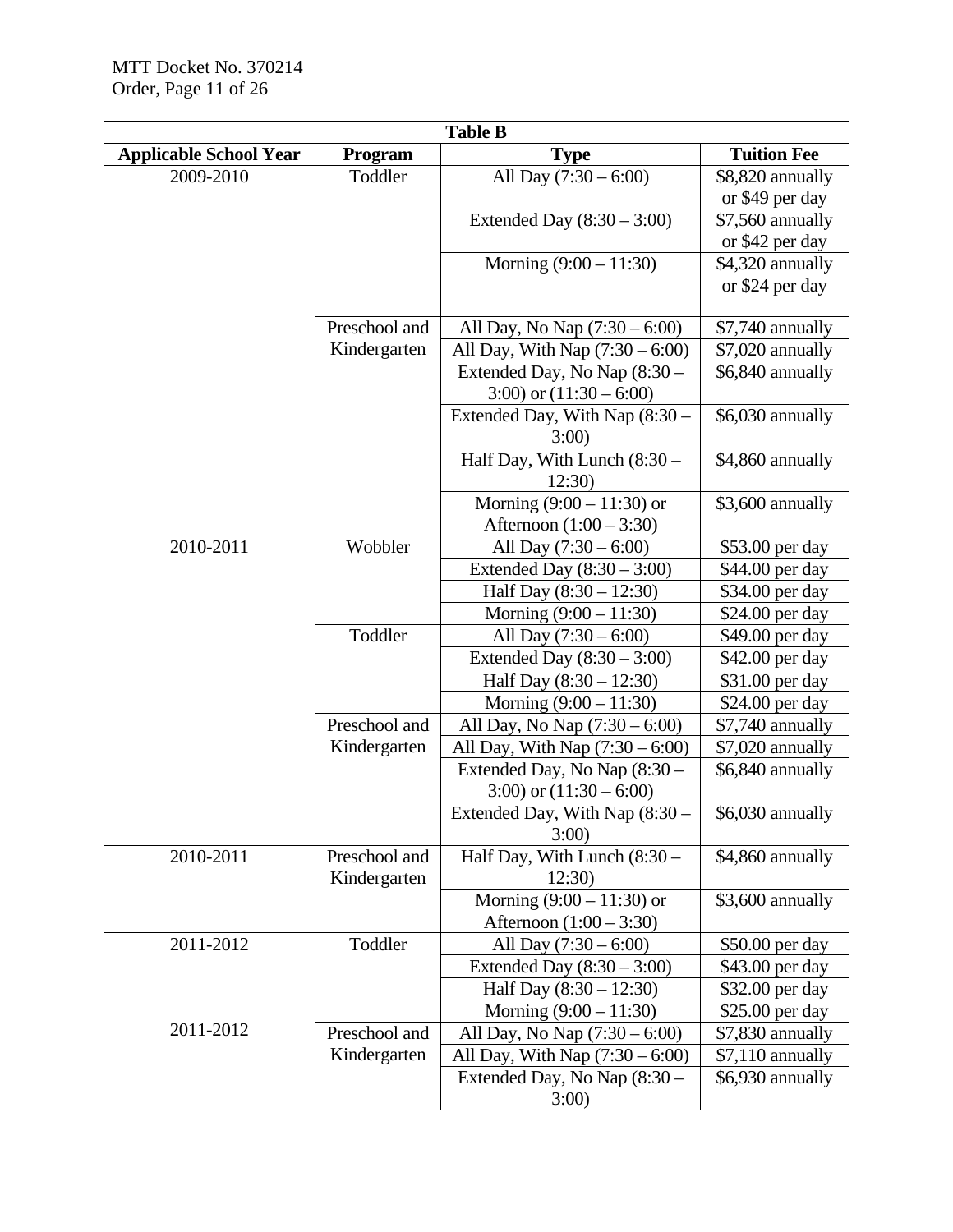| <b>Table B</b>                |                |                                  |                    |  |
|-------------------------------|----------------|----------------------------------|--------------------|--|
| <b>Applicable School Year</b> | <b>Program</b> | <b>Type</b>                      | <b>Tuition Fee</b> |  |
|                               |                | Extended Day, With Nap $(8:30 -$ | $$6,120$ annually  |  |
|                               |                | 3:00                             |                    |  |
|                               |                | Half Day, With Lunch $(8:30 -$   | \$4,950 annually   |  |
|                               |                | 12:30)                           |                    |  |
|                               |                | Morning $(9:00 - 11:30)$         | \$3,690 annually   |  |
|                               |                |                                  |                    |  |

27. During each of the years in issue, Petitioner provided instruction to between two and four Kindergarten students, as shown in Table C below:

| <b>Table C</b>                |                              |                              |  |  |
|-------------------------------|------------------------------|------------------------------|--|--|
| <b>Applicable School Year</b> | <b>Full-Day Kindergarten</b> | <b>Half-Day Kindergarten</b> |  |  |
| 2008-2009                     |                              |                              |  |  |
| 2009-2010                     |                              |                              |  |  |
| 2010-2011                     |                              |                              |  |  |
| 2011-2012                     |                              |                              |  |  |

28. Table D below lists the ages of Kindergarten participants as of December 1 of each school year:

| <b>Applicable School Year</b> | Age 4 | Age 5 | Age 6 |
|-------------------------------|-------|-------|-------|
| 2008-2009                     |       |       |       |
| 2009-2010                     |       |       |       |
| 2010-2011                     |       |       |       |
| 2011-2012                     |       |       |       |

29. As represented on their respective websites, other Montessori schools in Michigan charge varying amounts of tuition, as shown in Table E below:

|                                                 | <b>Table E</b>                                                                |                    |                                                           |
|-------------------------------------------------|-------------------------------------------------------------------------------|--------------------|-----------------------------------------------------------|
| <b>School</b>                                   | <b>Type of Program</b>                                                        | <b>Fee Charged</b> | <b>Applicable</b><br><b>School Year</b><br>(if available) |
| Children's Place Montessori<br>32175 Folsom Rd. | Full Day (open enrollment<br>for children aged $3-6$ )                        | \$8550 annually    | 2011-2012                                                 |
| Farmington Hills, MI 48336                      | Extended Half-Day (6.5<br>hours, open enrollment for<br>children aged $3-6$ ) | \$7362.50 annually |                                                           |
|                                                 | Half-Day (2.5 hours, open<br>enrollment for children<br>aged $3-6$ )          | 5177.50 annually   |                                                           |
| <b>First Friends Montessori</b>                 | Half-Day Kindergarten                                                         | \$4,000 annually   | 2012-2013                                                 |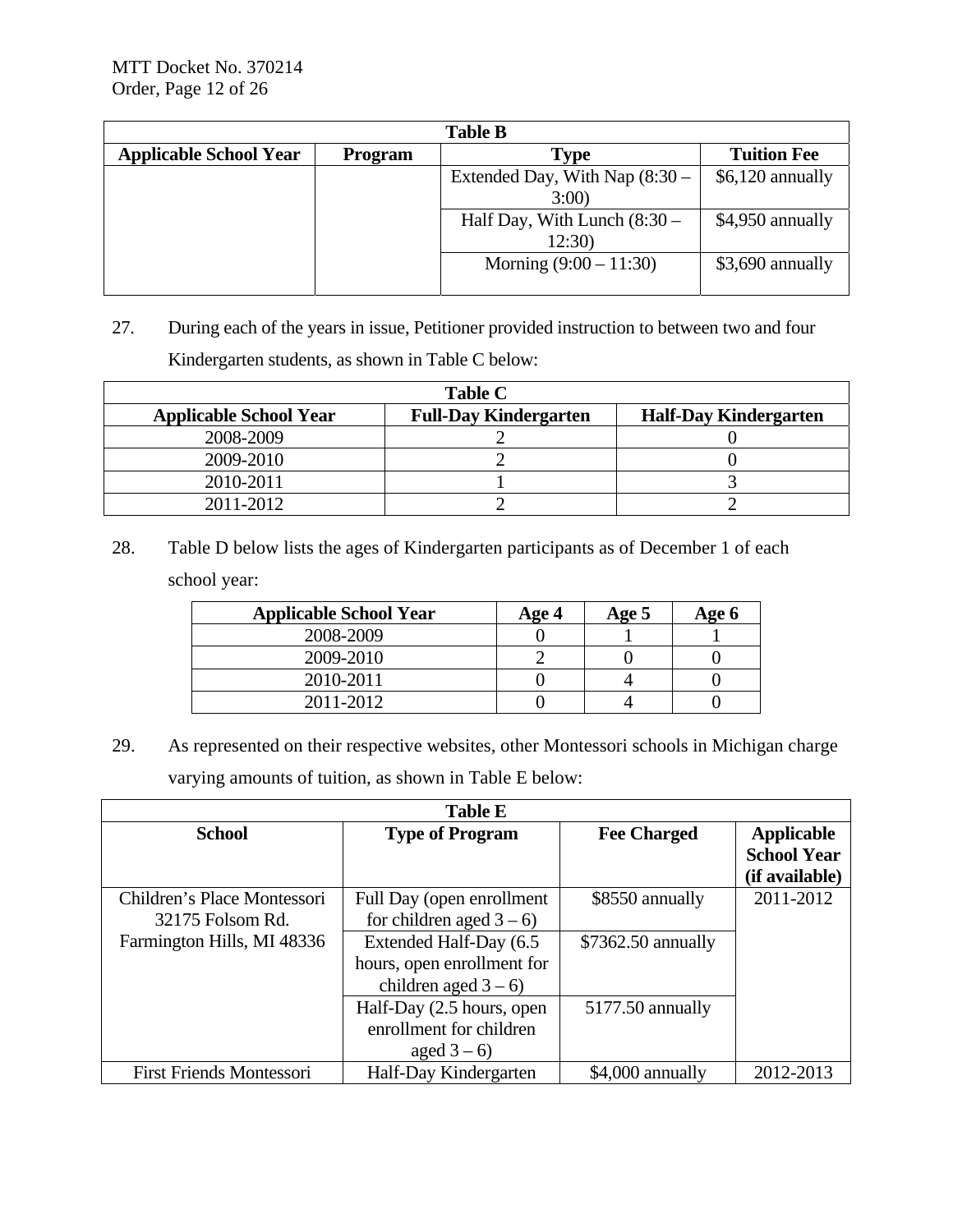|                                            | <b>Table E</b>                                           |                                                               |                                                           |
|--------------------------------------------|----------------------------------------------------------|---------------------------------------------------------------|-----------------------------------------------------------|
| <b>School</b>                              | <b>Type of Program</b>                                   | <b>Fee Charged</b>                                            | <b>Applicable</b><br><b>School Year</b><br>(if available) |
| 11100 W. St. Clair<br>Romeo, MI 48065      | All Day Kindergarten                                     | \$5,500 annually                                              |                                                           |
| Montessori Center of<br>Downriver          | Full day preschool or<br>Kindergarten with Daycare       | \$764 monthly or<br>\$7,420 annually                          | Currently<br>Advertised                                   |
| 15575 Northline Rd.<br>Southgate, MI 48195 | Full day preschool or<br>Kindergarten without<br>Daycare | \$660 monthly or<br>\$6,306 annually                          |                                                           |
|                                            | Half-day preschool or<br>Kindergarten $(9:00 -$<br>11:30 | \$350 monthly or<br>\$3,339 annually                          |                                                           |
|                                            | Half-day preschool or<br>Kindergarten $(1:00 - 3:30)$    | \$325 monthly or<br>\$3,150 annually                          |                                                           |
|                                            | Toddler                                                  | 7.5 hours per day:<br>\$727 monthly or<br>\$7,059.15 annually |                                                           |
|                                            |                                                          | 8 hours per day: \$776<br>monthly or \$7,529.76<br>annually   |                                                           |
|                                            |                                                          | 9 hours per day: \$873<br>monthly or \$8,473<br>annually      |                                                           |

The sources for data shown in Table E are: Children's Place Montessori, *Tuition* < http://www.childrensplacemontessori.com/photo2.htm> (accessed August 7, 2012); First Friends Montessori, *Admissions* < http://www.firstfriendsmontessori.org/> (accessed August 7, 2012); and Montessori Center of Downriver, *Programs and Tuition* <http://www.montessoridownriver.com/programs.html> (accessed August 9, 2012).

30. Non-Montessori schools in Michigan charge varying amounts of tuition, as shown in Table F below:

| <b>Table F</b>    |                        |                    |                    |  |
|-------------------|------------------------|--------------------|--------------------|--|
| <b>School</b>     | <b>Type of Program</b> | <b>Fee Charged</b> | <b>Applicable</b>  |  |
|                   |                        |                    | <b>School Year</b> |  |
|                   |                        |                    | (if available)     |  |
| Friends School in | Preschool              | \$7,700 annually   | 2011-2012          |  |
| Detroit           | Kindergarten           | \$9,9750 annually  |                    |  |
| 1100 St. Aubin    |                        |                    |                    |  |
| Detroit, MI 48207 |                        |                    |                    |  |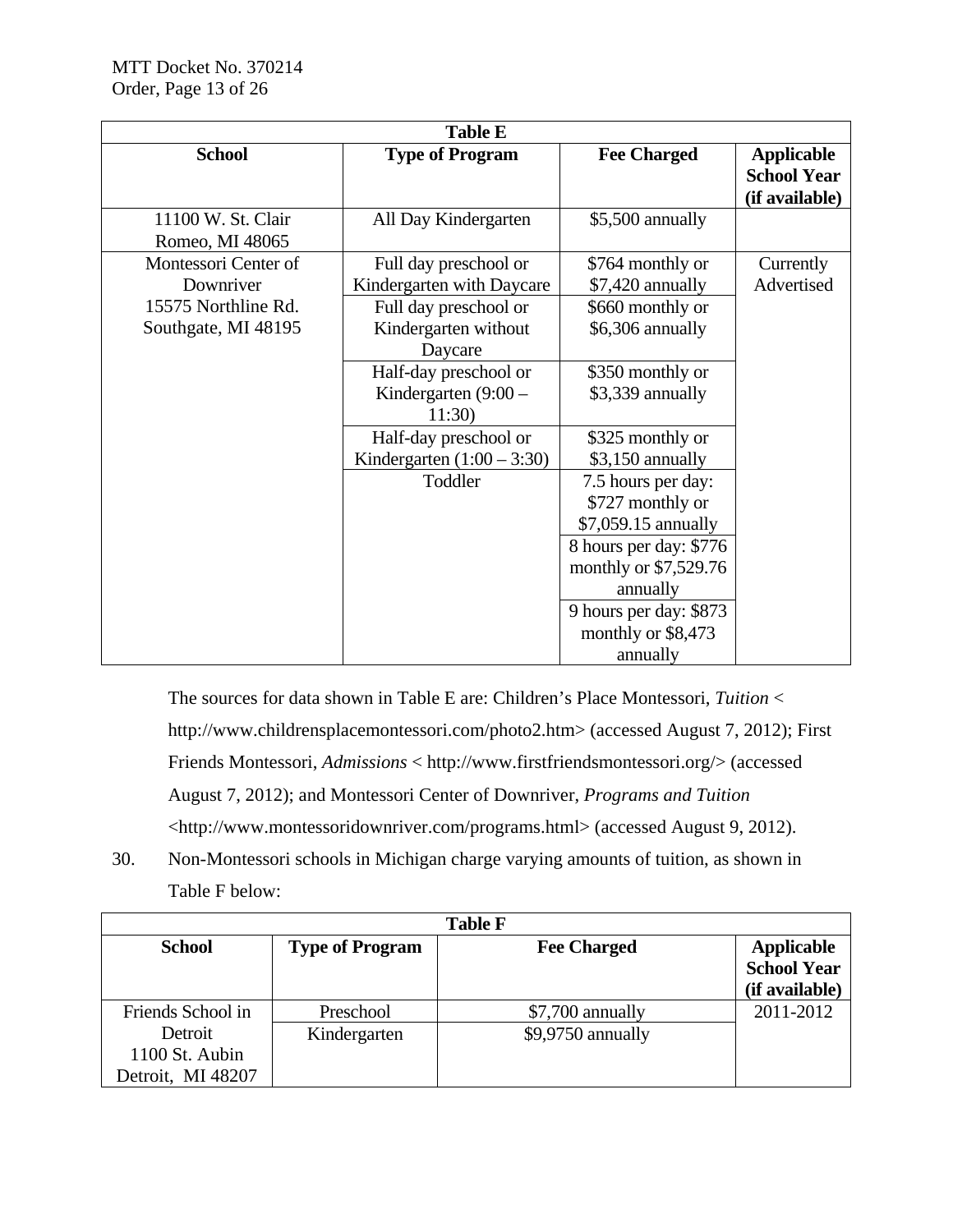| <b>Table F</b>                                                                          |                                                                                                           |                                                                                   |                                                           |
|-----------------------------------------------------------------------------------------|-----------------------------------------------------------------------------------------------------------|-----------------------------------------------------------------------------------|-----------------------------------------------------------|
| <b>School</b>                                                                           | <b>Type of Program</b>                                                                                    | <b>Fee Charged</b>                                                                | <b>Applicable</b><br><b>School Year</b><br>(if available) |
| <b>Happy Dino</b><br>375 Hamilton Row<br>Birmingham, MI<br>48009                        | Preschool                                                                                                 | \$35 daily, \$150 weekly, or \$450<br>monthly                                     | Currently<br>Advertised                                   |
| <b>Sunflowers Christian</b><br>Preschool<br>529 Hendrie Blyd.<br>Royal Oak, MI<br>48067 | Four-year old<br>Preschool (33-<br>weeks; three days<br>per week; two<br>hours, 45 minutes<br>per day)    | \$1,515 annually (non-church<br>members) or \$1,023 annually (church<br>members)  | 2011-2012                                                 |
|                                                                                         | Three-year old<br>Preschool (33-<br>weeks; two days per<br>week; two hours,<br>thirty minutes per<br>day) | \$1,023 annually (non-church<br>members) or \$920.70 annually<br>(church members) |                                                           |

The sources for data shown in Table F are: First Presbyterian Church of Royal Oak: Sunflowers Christian Preschool, *Registration Form* <http://www.fpcro.org/media/ Sunflowers/Sunflowers%20Registration%20application%20form%20master.pdf> (accessed August 6, 2012); Friends School in Detroit, *Tuition Schedule 2011-2012* < http://www.friendsschool.org/Portals/0/forms/Tuition%20and%20Financial%20Aid%20Inf ormation%202011.2012%281%29.pdf > (accessed August 9, 2012); and Happy Dino, *Preschool* <http://happydinoplaycare.com/?page\_id=11> (accessed August 6, 2012).

# APPLICABLE LAW

There is no specific Tribunal rule governing motions for summary disposition.

Therefore, the Tribunal is bound to follow the Michigan Rules of Court in rendering a decision on such motions. TTR 111(4). In the instant case, both parties moved for summary disposition under MCR 2.116(C)(10).

A motion for summary disposition under MCR 2.116(C)(10) tests the factual support for a claim and must identify those issues regarding which the moving party asserts there is no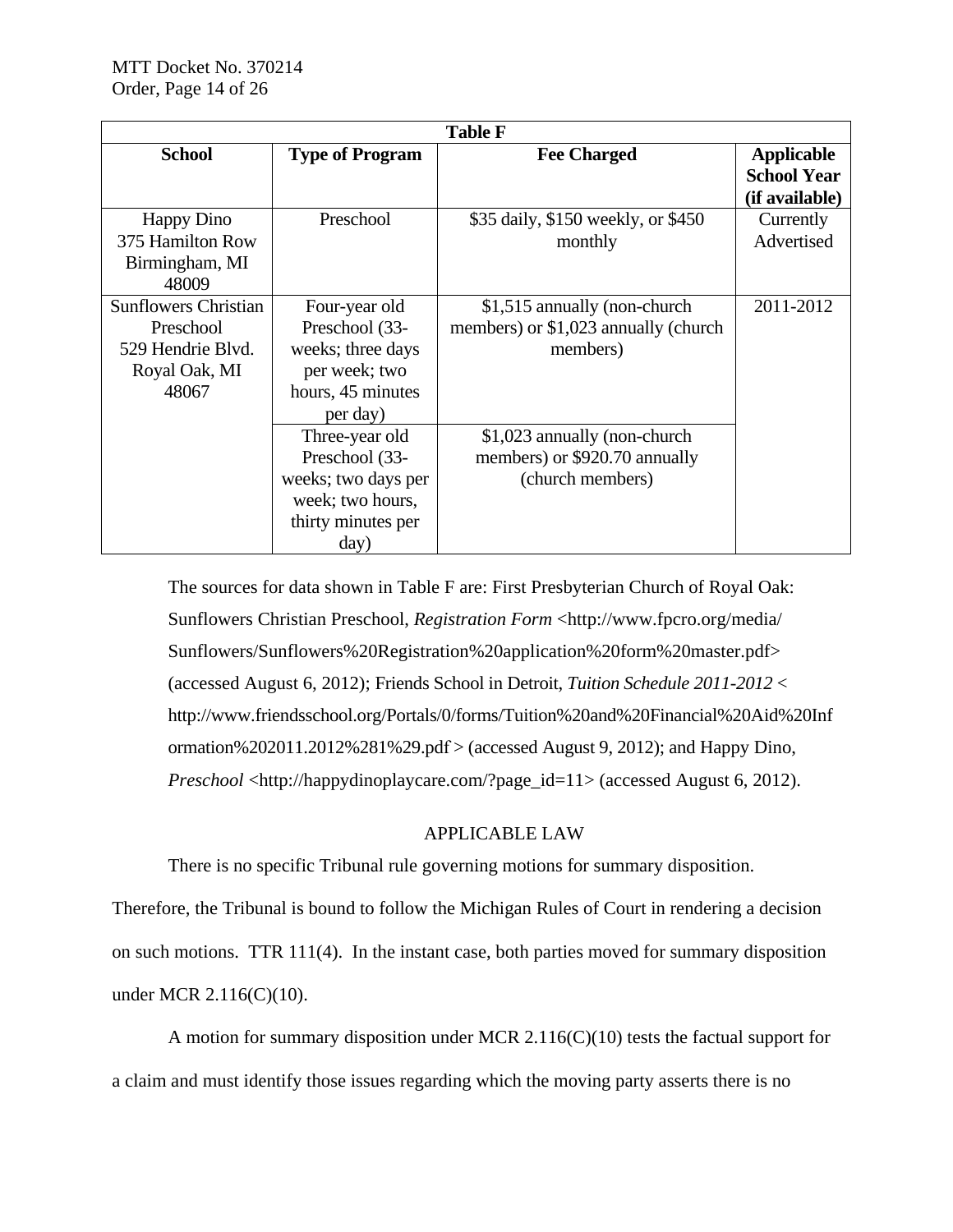## MTT Docket No. 370214 Order, Page 15 of 26

genuine issue of material fact. Under subsection (C)(10), a motion for summary disposition will be granted if the documentary evidence demonstrates that there is no genuine issue of material fact, and the moving party is entitled to judgment as a matter of law. *Smith v Globe Life Insurance*, 460 Mich 446, 454-455; 597 NW2d 28 (1999). In the event, however, it is determined that an asserted claim can be supported by evidence at trial, a motion under subsection (C)(10) will be denied. *Arbelius v Poletti*, 188 Mich App 14; 469 NW2d 436 (1991).

The Michigan Supreme Court has established that a court must consider affidavits, pleadings, depositions, admissions, and documentary evidence filed by the parties in the light most favorable to the non-moving party. *Quinto v Cross & Peters Co*, 451 Mich 358, 362-63; 547 NW2d 314 (1996) (citing MCR 2.116(G)(5)). The moving party bears the initial burden of supporting his position by presenting his documentary evidence for the court to consider. *Neubacher v Globe Furniture Rentals*, 205 Mich App 418, 420; 522 NW2d 335 (1994). The burden then shifts to the opposing party to establish that a genuine issue of disputed fact exists. *Id*. Where the burden of proof at trial on a dispositive issue rests on a nonmoving party, the nonmoving party may not rely on mere allegations or denials in pleadings, but must go beyond the pleadings to set forth specific facts showing that a genuine issue of material fact exists. *McCart v J Walter Thompson*, 437 Mich 109, 115; 469 NW2d 284 (1991). If the opposing party fails to present documentary evidence establishing the existence of a material factual dispute, the motion is properly granted. *McCormic v Auto Club Ins Ass'n*, 202 Mich App 233, 237; 507 NW2d 741 (1992).

#### CONCLUSIONS OF LAW

The Tribunal has carefully considered the Motions for Summary Disposition, under the criteria for MCR  $2.116(C)(10)$ , and, based on the pleadings and other documentary evidence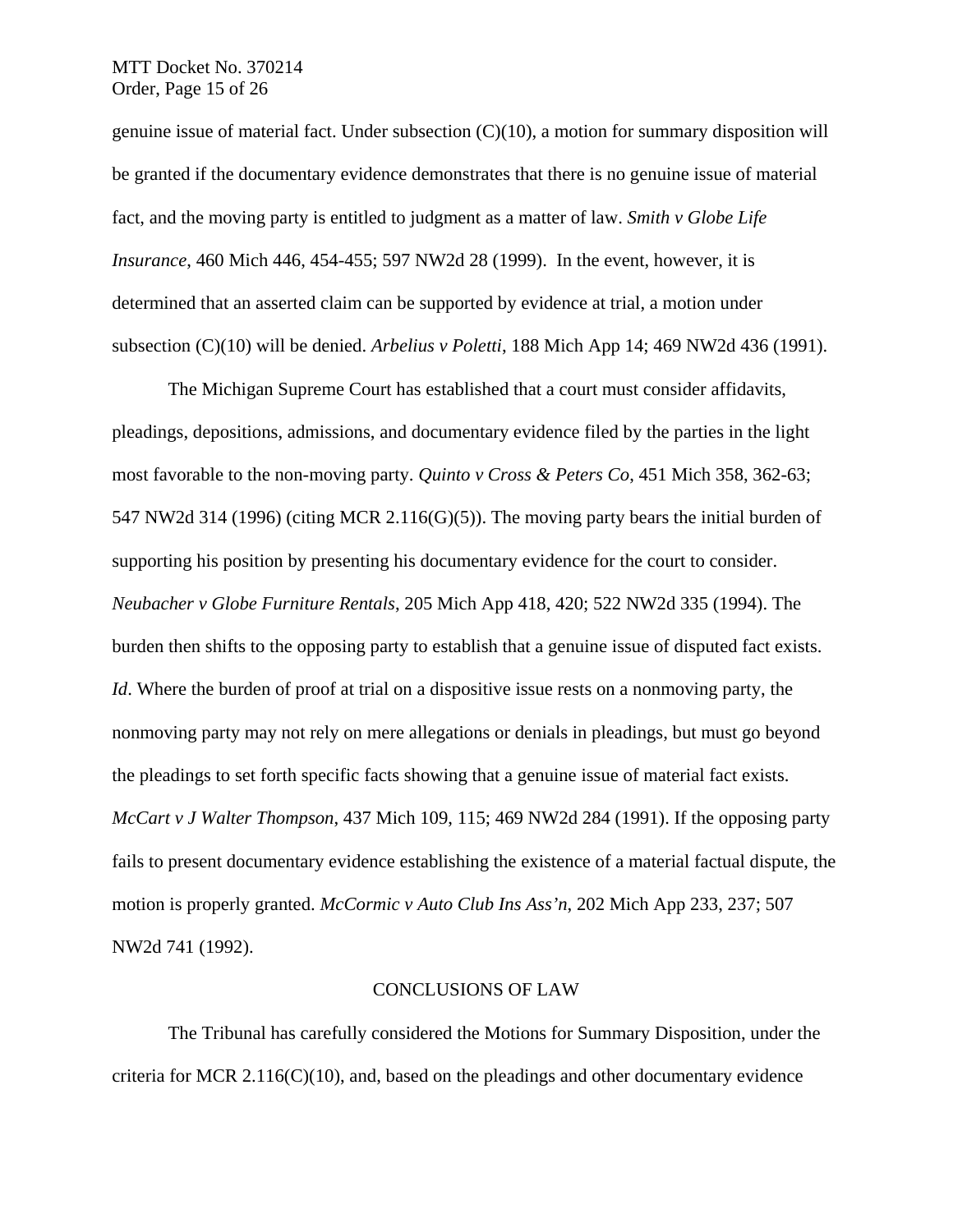MTT Docket No. 370214 Order, Page 16 of 26

filed with the Tribunal, determines that summary disposition in favor of Respondent is

appropriate for the reasons stated herein.

# **Education exemption under MCL 211.7n**

MCL 211.7n, provides:

Real estate or personal property owned and occupied by nonprofit . . . educational . . . institutions incorporated under the laws of this state with the buildings and other property thereon while occupied by them solely for the purposes for which the institutions were incorporated is exempt from taxation under this act.

In order to qualify for an exemption as an educational institution under MCL 211.7n,

Petitioner must meet three criteria:

- (1) The real estate must be owned and occupied by the exemption claimant;
- (2) The exemption claimant must be a non profit **educational** institution**,** and
- (3) The exemption exists only when the buildings and other property thereon are occupied by the claimant solely for the purposes for which it was incorporated.\* (Emphasis added).

*Grosse Pointe Academy v Township of Grosse Pointe*, unpublished opinion per curiam of the

Court of Appeals, decided November 2, 2004 (Docket No. 248340), citing *Engineering Society* 

*of Detroit v Detroit*, 308 Mich 539, 550; 14 NW2d 79 (1944).

The court in *Ladies Literary Club v City of Grand Rapids,* 409 Mich 748; 298 NW2d 422

(1980), specified two requirements that must be met in order for an organization to qualify for an

educational exemption from taxation:

 $\overline{a}$ 

- 1. An institution seeking an educational exemption must fit into the general scheme of education provided by the state and supported by public taxation.
- 2. The institution must contribute substantially to the relief of the educational burden of government. *Id.* at 755-76; 298 NW2d at 426.

<sup>\*</sup> The requirement that the claimant be incorporated under Michigan law is no longer valid, having been found to be unconstitutional as it denied equal protection to institutions registered out-of-state. *OCLC Online Computer Library Center, Inc v City of Battle Creek,* 224 Mich App 608, 612; 569 NW2d 676 (1997), citing *Chauncey & Marion Deering McCormick Foundation v Wawatam Twp,* 186 Mich App 511, 515; 465 NW2d 14 (1990).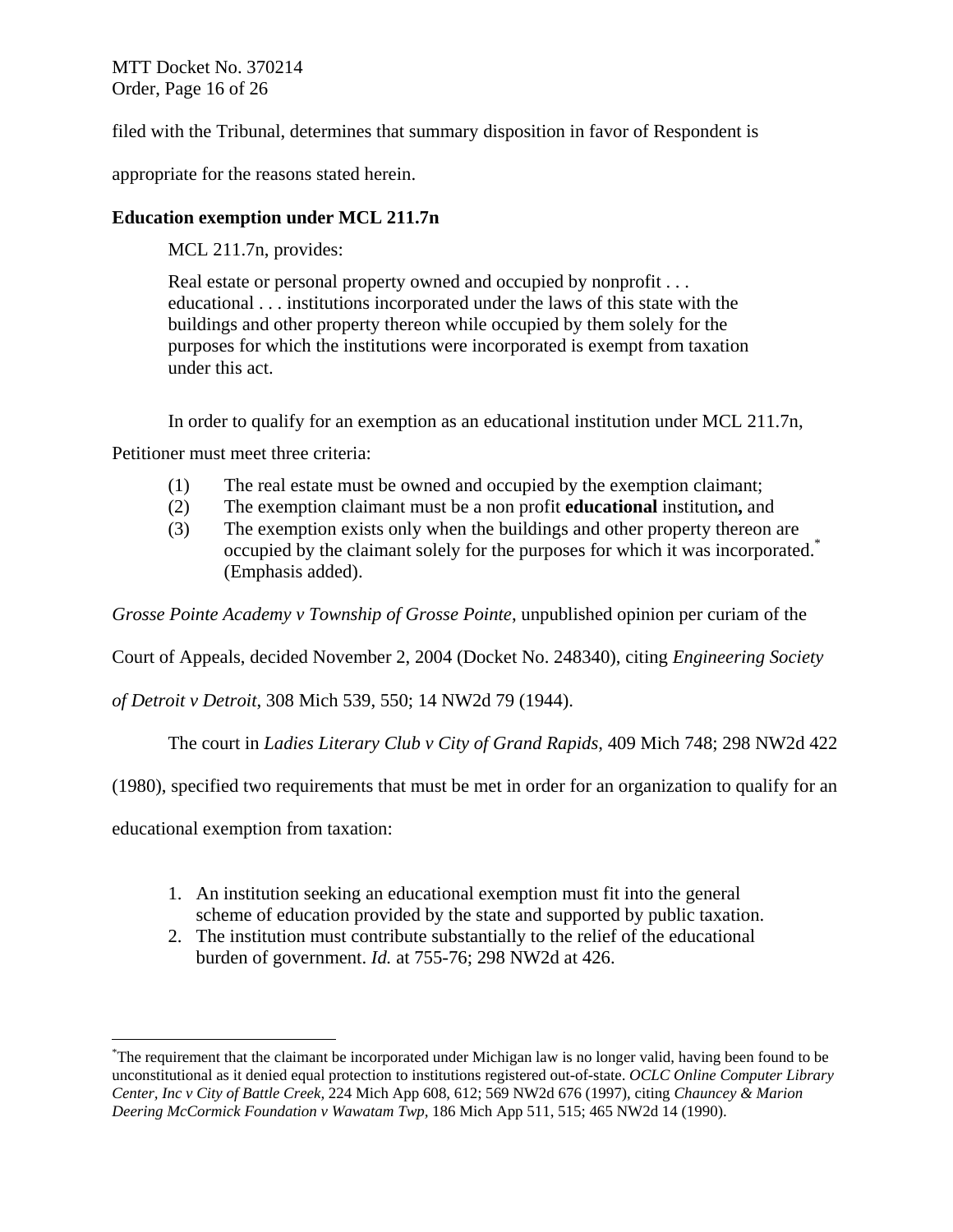With regard to Petitioner's contention that it is a preschool that fits within the general

scheme of education and substantially relieves the educational burden of government,

*Association of Little Friends, Inc v City of Escanaba*, 138 Mich App 302; 360 NW2d 602 (1985),

provides some assistance. In such case, a nonprofit day care center supplying day care to

preschool children appealed the Tribunal's determination that it was not an educational

institution. The court upheld the Tribunal's decision, stating:

 Our legislative scheme of education mandates neither **preschool education** nor vocational training, MCL § 380.1285; MSA § 15.41285; MCL § 380.1287; MSA § 15.41287. Although we recognize that the Association conducts educational activities of great benefit to the community, petitioner has not shown that its activities sufficiently relieve the government's educational burden to warrant the claimed educational institution exemption. (Emphasis added.) *Id.* at 308.

Petitioner has stated that the State Board of Education has implemented standards

for infant and toddler programs and prekindergarten education. Petitioner's argument is

that the Legislature has appropriated funding towards early education and this action puts

pre-kindergarten education within the State's general scheme of education. Petitioner

stated in its Motion that \$88.1 million was appropriated for both the 2008-2009 and

2010-2011 tax years toward the Great Start Readiness Program. This program is not

mandated under the Revised School Code. The funding and requirements for this

program are contained in the State School Code Act, specifically MCL 388.1632d. The

statute provides for part-day or full-day free programs designed to:

(a) Improve the readiness and subsequent achievement of educationally disadvantaged children as defined by the department who will be at least 4, but less than 5 years of age, as of December 1 of the school year in which the programs are offered, and who meet the participant eligibility and prioritization guidelines as defined by the state board.

The Great Start Readiness Program is very specific and contains several requirements to be eligible for funding under MCL 388.1632d(4), including nutritional services, health and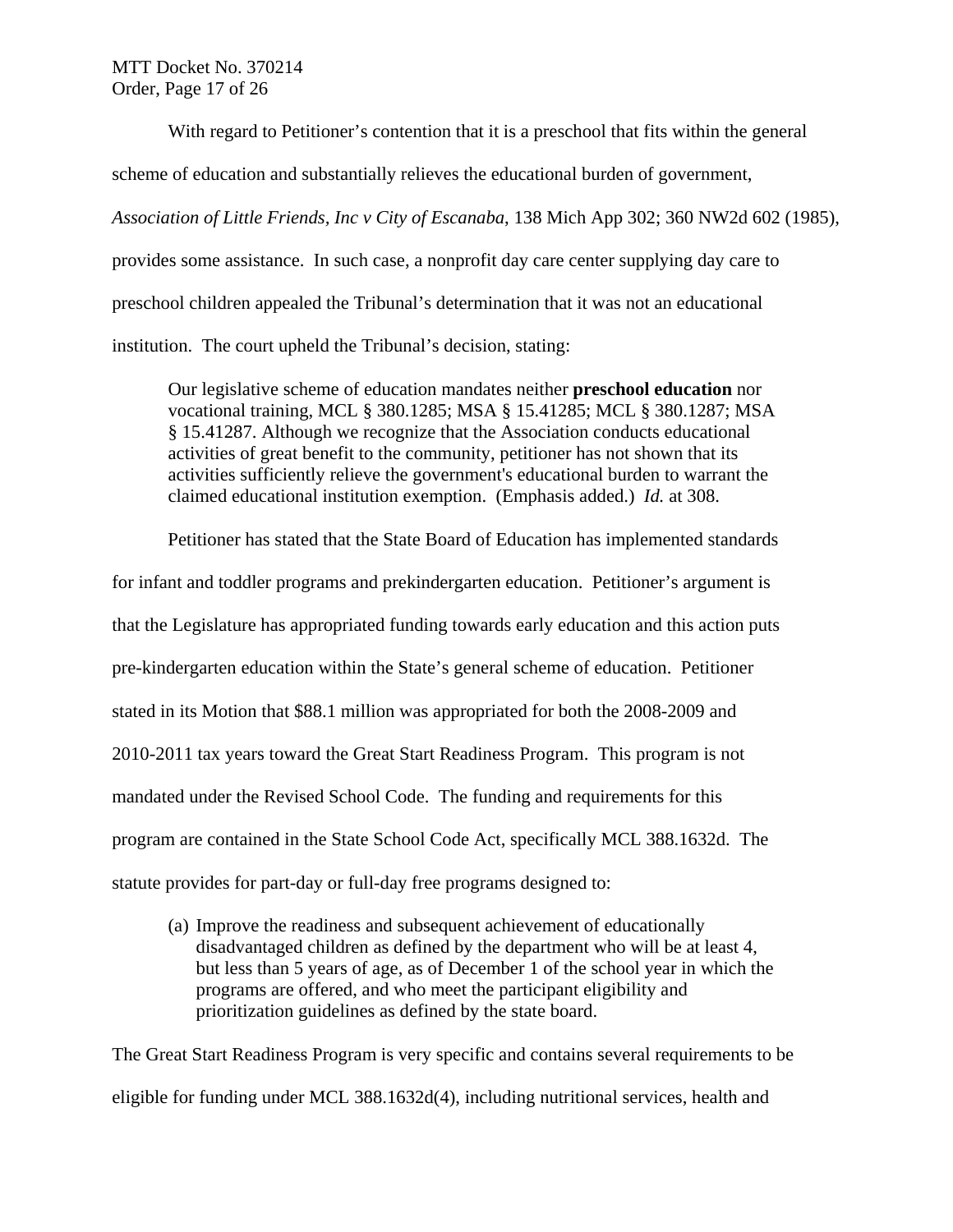## MTT Docket No. 370214 Order, Page 18 of 26

development screening, referrals to social service agencies, and a school readiness advisory committee. There is nothing in the admitted exhibits and documentary evidence, affidavits, or Motions that would indicate that the Montessori program at issue includes, or is targeted in any way, to educationally disadvantaged children, or offers the services required under the Program. The fact that such a program exists does not establish that preschool is state mandated or otherwise negate the Court of Appeals holding in *Association of Little Friends.* The Tribunal finds that providing preschool *does not* fit into the scheme of education provided by the state and supported by public taxation. It therefore follows that Petitioner does not relieve any governmental, educational burden.

Notwithstanding the determination that preschool is not mandated by the State's scheme of education, *Association of Little Friends* is not entirely determinative in this case, as Petitioner also offers kindergarten classes, which were not specifically addressed by the Court of Appeals in that case. However, kindergarten was **not** mandated by the State of Michigan during the tax years at issue. The Revised School Code, MCL 380.1561(2), states that "[a] child becoming 6 years of age before December 1 shall be enrolled on the first day of the school year . . . ." There is no statutory provision requiring that children under age 6 attend school. Rather, MCL 380.1147(2) provides that "[in] a school district that provides kindergarten . . . a child who is a resident of the school district *may enroll* in the kindergarten if the child is at least 5 years of age on December 1 of the school year of enrollment." (Emphasis added). Enrollment in kindergarten is permissive, not compulsory, for children reaching 5 years of age by December 1 of the school year. For those school districts that do elect to provide kindergarten, the State provides a per-pupil foundation allowance for half-day or full-day attendance. *See* MCL 388.1606, 388.1701. The Tribunal finds that, like the preschool and vocational training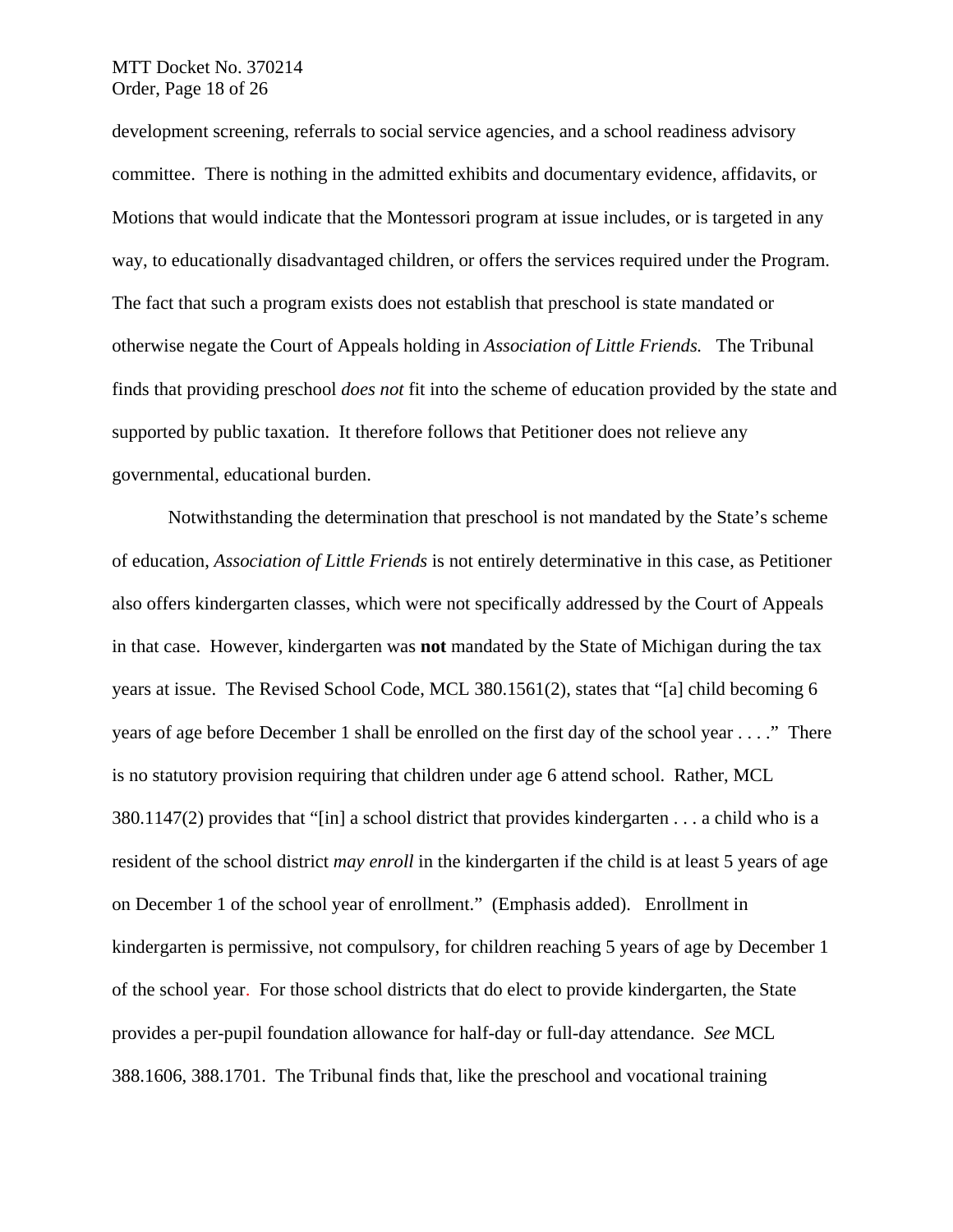addressed in *Association of Little Friends*, Michigan's legislative scheme of education does not mandate kindergarten and Petitioner has failed to show that "its activities sufficiently relieve the government's educational burden to warrant the claimed educational institution exemption." *Id.* at 308.

Petitioner has failed to meet the first requirement under *Ladies Literary Club* and is therefore not entitled to the education exemption under MCL 211.7n. The Tribunal finds that Petitioner has also failed to meet the second requirement and has not established that it contributes **substantially** to the relief of the educational burden of government. As neither preschool nor kindergarten is mandated by the state, it is somewhat illogical that any programs Petitioner may have relative to preschool or kindergarten could provide "relief of the educational burden of government." The State, however, does expend funds to those school districts that offer kindergarten, and it is therefore possible that an "educational burden" results from this funding. Given this, and viewing the evidence in the light most favorable to Petitioner, the Tribunal finds that Petitioner has failed to establish that its programs contribute substantially to the relief of the State's burden in funding or offering kindergarten education. Petitioner has stipulated to the fact that it is not accredited under the Revised School Code and that its instructors are not certified by the State. (Joint Stipulation of Facts, #19 and #20). The test on whether a program contributes substantially to the relief of the burden of government was established in *Kendall Memorial School, supra*. Petitioner must show that if it was not in existence, would or could a substantial portion of the students attending Petitioner's program instead attend a state-supported school. Respondent's argument is that out of a total of 158 children over the four years at issue, only 12 were in the kindergarten program. (Respondent's Motion, p 6). Petitioner's response to this argument relates to its assertions that the preschool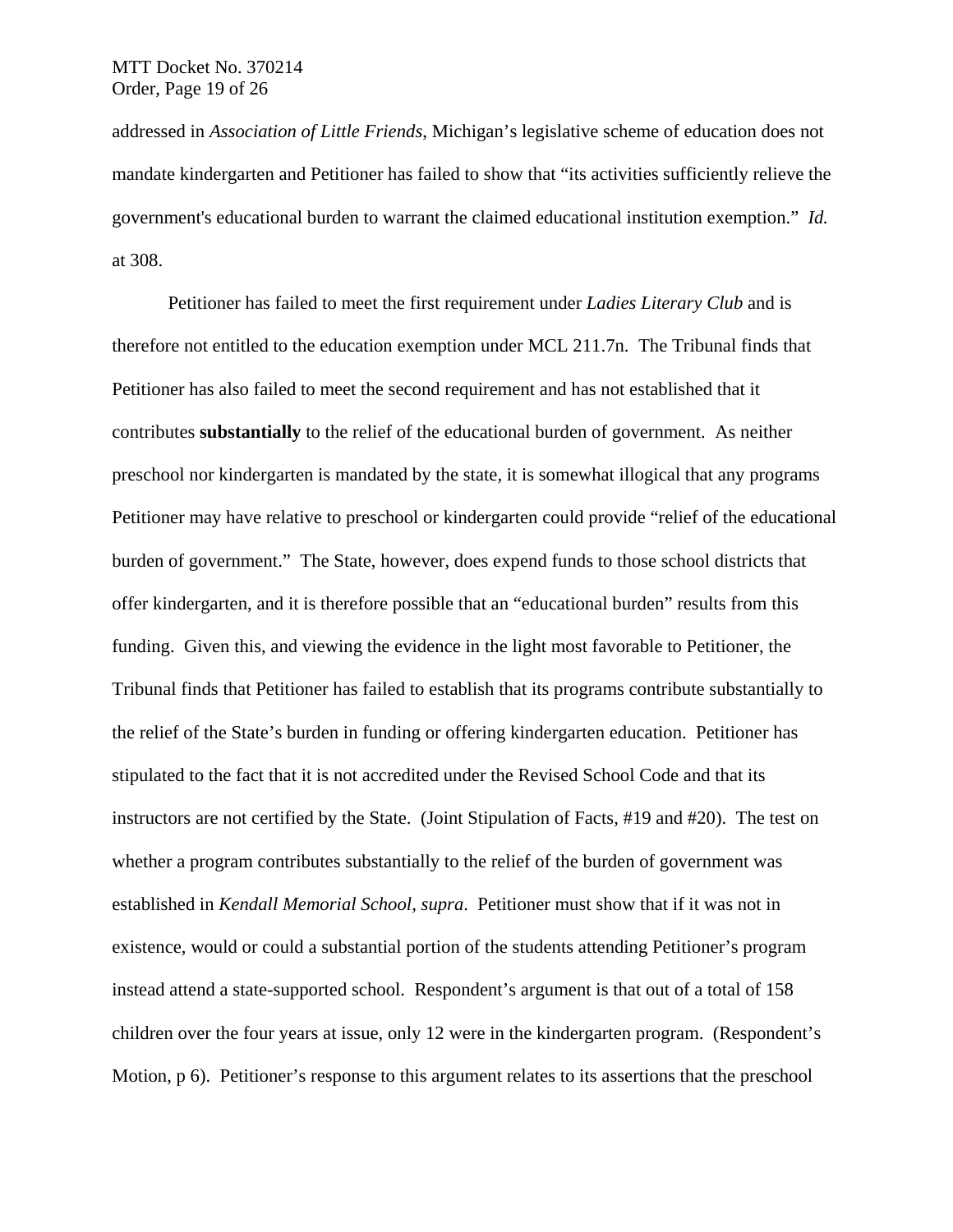## MTT Docket No. 370214 Order, Page 20 of 26

program offered should be considered, since funding has been appropriated to the Great Start Readiness Program. The Tribunal has already analyzed this argument relative to the preschool program and has found that it would not apply. As indicated previously, kindergarten is permissive, but not mandatory, for those children who reach age 5 by December 1 of the school year. Accordingly, the students enrolled in Petitioner's preschool program, who may also be included in some of the kindergarten programs, could not attend kindergarten in the school districts in which it may be offered, unless they met the age requirement to enroll. Petitioner has indicated that 11 preschool students also participated in the kindergarten program. (Petitioner's Response, p 5). Assuming that these 11 children were 5 years old, the total number of students involved in Petitioner's kindergarten programs would be 23. The Tribunal does not find that 23 students out of a total of 158 represents a substantial portion of the students enrolled in the overall programs offered by Petitioner. The total number of enrollees in Petitioner's kindergarten program, per year, was five during 2008 - 2009, four during 2009 - 2010, six during 2010 - 2011, and eight during 2011 -2012. (Joint Stipulation #23). Further, Petitioner has failed to establish that these students would enroll in publicly funded kindergarten programs, or even that there was a kindergarten program in their school district that they could enroll in, if Petitioner's program was not in existence.

#### **Charitable exemption under MCL 211.7o**

MCL 211.7o(1) provides:

Real or personal property owned and occupied by a nonprofit charitable institution while occupied by that nonprofit charitable institution solely for the purposes for which that nonprofit charitable institution was incorporated is exempt from the collection of taxes under this act.

 With respect to the issue of the charitable exemption under MCL 211.7o, the Tribunal finds that Petitioner has failed to established that it is a "nonprofit charitable institution" within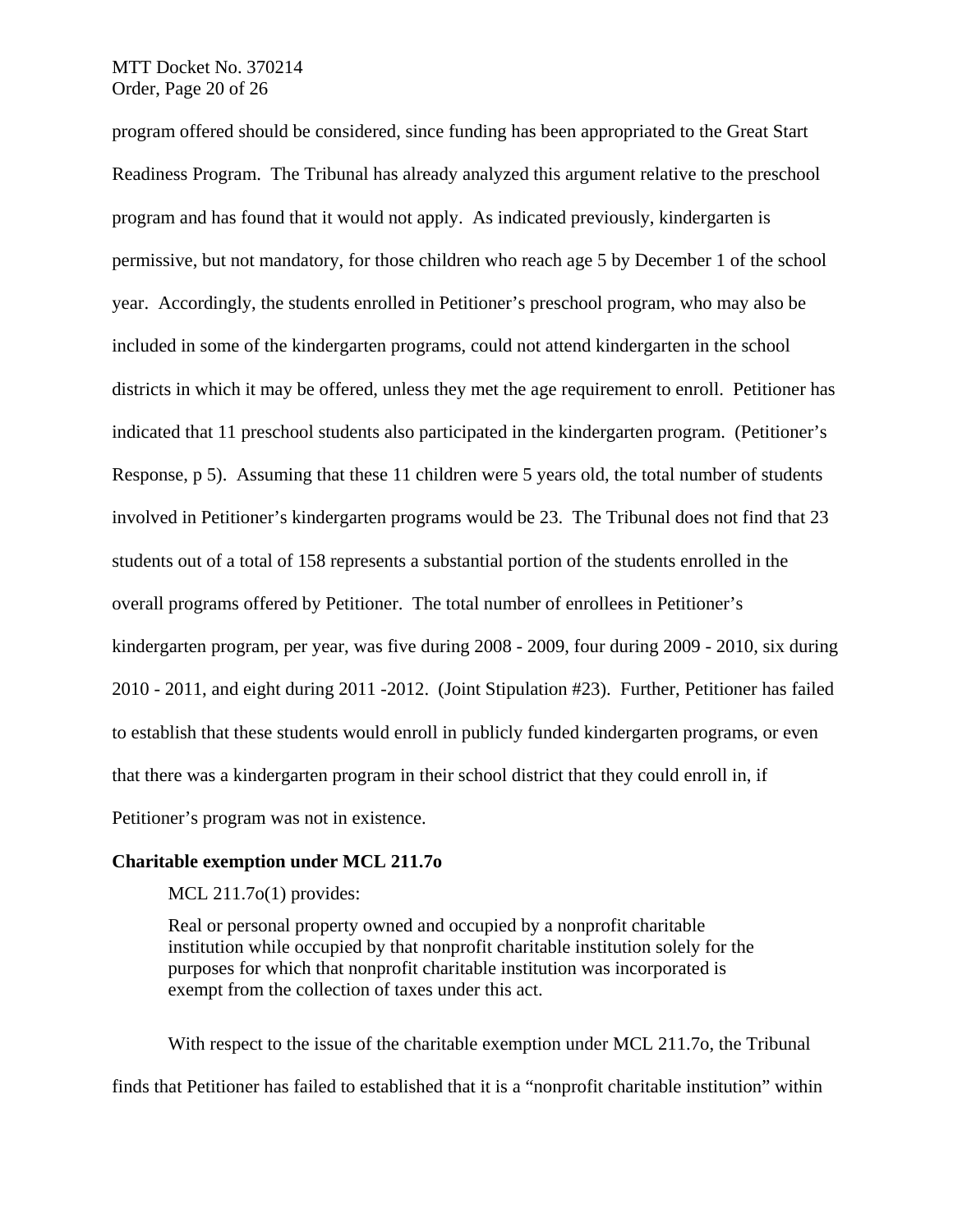MTT Docket No. 370214 Order, Page 21 of 26

the meaning of the statute and applicable case law. The Michigan standard for exemption is more rigorous than the federal standard: "the fact that a petitioner may qualify for tax exempt status under Federal law, i.e., Section  $501(C)(3)$  of the Internal Revenue Code, creates no presumption in favor of an exemption from property taxes.' *Ladies Literary Club v City of Grand Rapids*, 409 Mich 748), 752 (n 1) (1940)." See also *American Concrete Institute v State Tax Comm*, 12 Mich App 595, 606; 163 NW2d 508 (1968), which states: "The institute's exemption from Michigan ad valorem tax is not determinable by its qualification as an organization exempt from income tax under section  $501(c)(3)$  of the internal revenue code of 1954, but by the much more strict provisions of the Michigan general property tax act."

 In *Wexford Medical Group v City of Cadillac*, 474 Mich 192; 713 NW2d 734 (2006), the Supreme Court presented the test for determining if an organization is a charitable one under MCL 211.7o (such is the same test for an educational exemption) and required that:

- (1) the real estate must be owned and occupied by the exemption claimant;
- (2) the exemption claimant must be a nonprofit **charitable** institution; and
- (3) the exemption exists only when the building and other property thereon are occupied by the claimant solely for the purpose for which it was incorporated. (Emphasis added.)

The first step in determining whether an organization is charitable is to understand the definition of "charity." The Michigan Supreme Court established the following definition of "charity":

Charity is a **gift,** to be applied consistently with existing laws, for the benefit of an indefinite number of persons, either by bringing their minds or hearts under the influence of education or religion, by relieving their bodies from disease, suffering or constraint, by assisting them to establish themselves for life, or by erecting or maintaining public buildings or works or otherwise lessening the burdens of government. *Retirement Homes, supra* at 348. (Emphasis added.)

In order to determine if the child care center is entitled to a property tax exemption under

MCL 211.7o, Petitioner must prove by a preponderance of the evidence that it is a "charitable"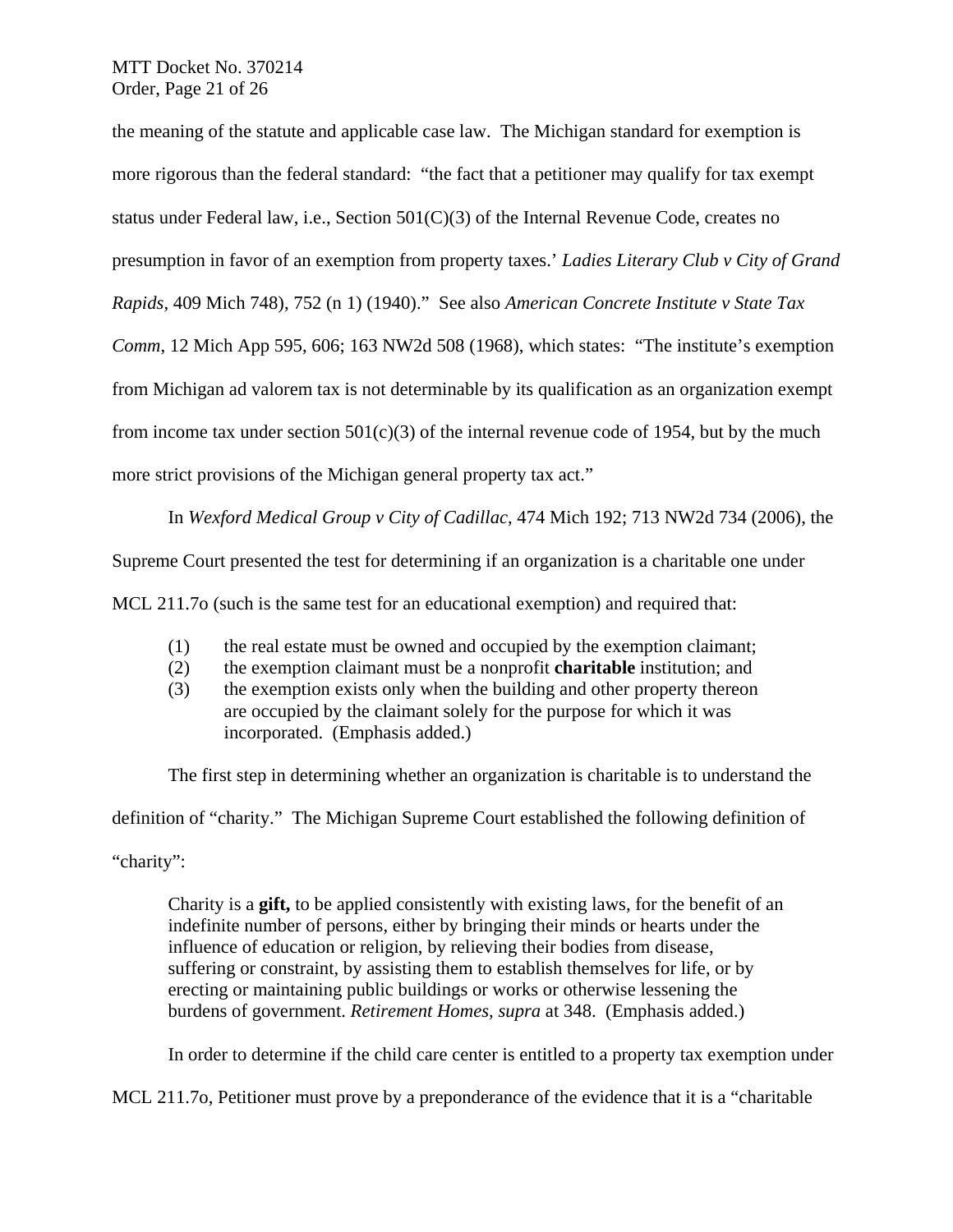institution." In this regard, the Michigan Supreme Court concluded that the "institution's activities as a whole must be examined." (See *Michigan United Conservation Clubs v Lansing Township*, 423 Mich 661; 378 NW2d 737 (1985) ("*MUCC*"), which held that "[t]he proper focus in this case is whether MUCC's activities, *taken as a whole*, constitute a charitable gift for the benefit of the general public without restriction or for the benefit of an indefinite number of persons.") (Emphasis added.) *Id.* at 67.In *Michigan Baptist Homes and Development Company v City of Ann Arbor*, 396 Mich 660; 242 NW2d 749 (1976), the Michigan Supreme Court stated that "exempt status requires more than a mere showing that services are provided by a nonprofit corporation." *Id.* at 70. The Court also stated that to qualify for a charitable or benevolent exemption, the use of the property must ". . . benefit the general public without restriction." *Id.* at 671.

Whether an institution is a charitable institution is a fact-specific question that requires examining the claimant's overall purpose and the way in which it fulfills that purpose. In this regard, the Michigan Supreme Court held in *Wexford, supra,* that several factors must be considered in determining whether an entity is a charitable institution for purposes of MCL 211.7o:

(1) A "charitable institution" must be a nonprofit institution.

- (2) A "charitable institution" is one that is organized chiefly, if not solely, for charity.
- (3) A "charitable institution" does not offer its charity on a discriminatory basis by choosing who, among the group it purports to serve, deserves the services. Rather, a "charitable institution" serves any person who needs the particular type of charity being offered.
- (4) A "charitable institution" brings people's minds or hearts under the influence of education or religion; relieves people's bodies from disease, suffering, or constraint; assists people to establish themselves for life; erects or maintains public buildings or works; or otherwise lessens the burdens of government.
- (5) A "charitable institution" can charge for its services as long as the charges are not more than what is needed for its successful maintenance.
- (6) A "charitable institution" need not meet any monetary threshold of charity to merit the charitable institution exemption; rather, if the overall nature of the institution is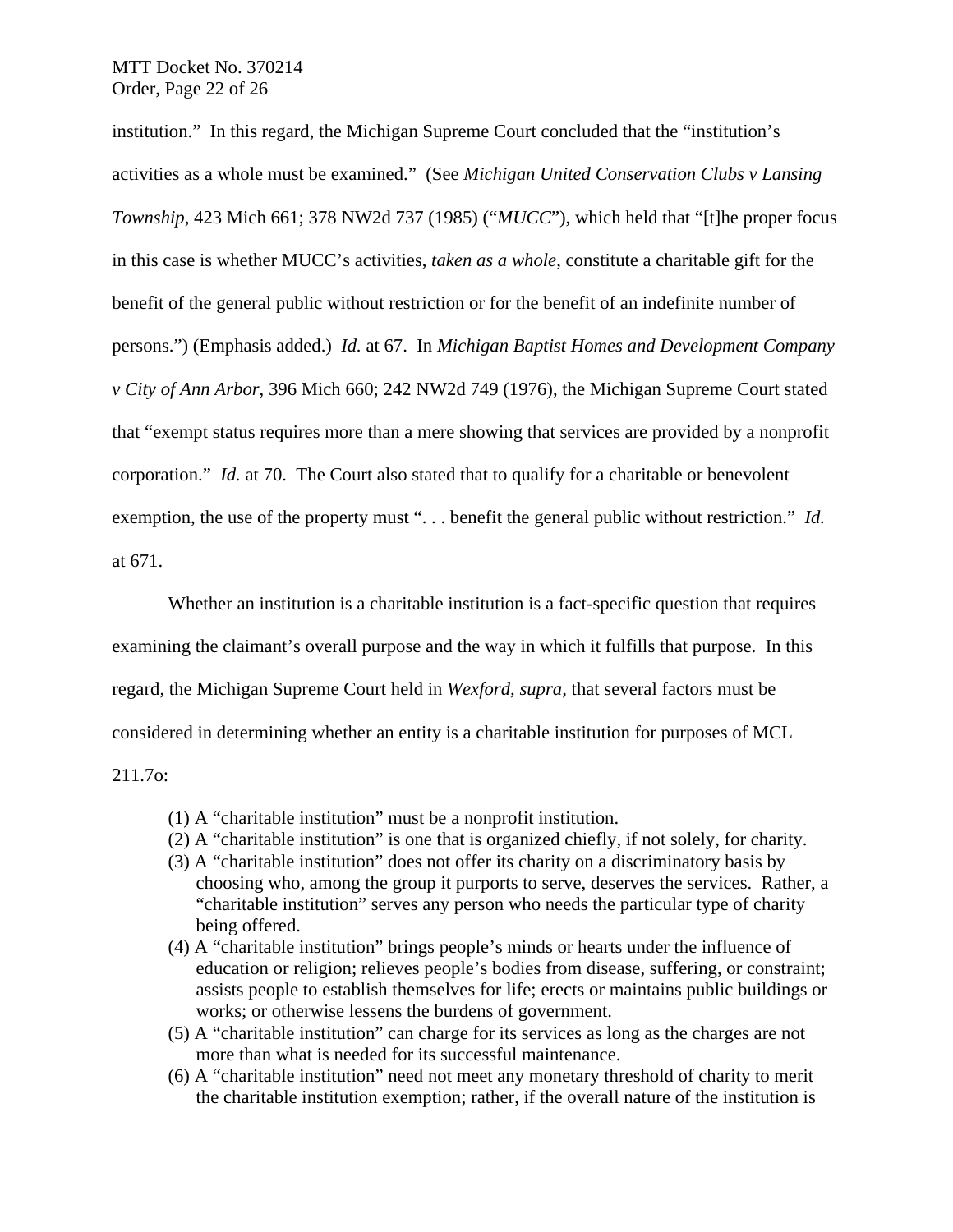charitable, it is a "charitable institution" regardless of how much money it devotes to charitable activities in a particular year.

Respondent is in agreement that Petitioner is a non-profit organization pursuant to factor (1), and Petitioner is incorporated as a domestic nonprofit corporation. (Respondent's Motion, p 10, Petitioner's Exhibit C).The parties have stipulated to the fact that Petitioner did not offer its services on a discriminatory basis, so factor (3) above is not disputed. Joint Stipulation of Facts, #11. In regard to factor (5), the parties stipulated to the fact that Petitioner's fees did not exceed the amount required to provide its services. (Joint Stipulation of Facts, #12). Despite this stipulated fact, Respondent contends that factor (5) is at issue. Respondent has acknowledged that Petitioner brings peoples' minds under the influence of education, and (4) is therefore not at issue. (Respondent's Motion, p 10). The analysis below discusses each of the contested factors under *Wexford* in regard to whether Petitioner is a charitable institution.

#### (2) Is Petitioner organized chiefly, if not solely, for charity?

Petitioner's Articles of Incorporation, filed June 18, 1998, state as Petitioner's main purpose "Education of pre-school children." (Respondent's Exhibit 1). The Amended Articles of Incorporation, filed August 9, 1999, state "Education and care of pre-school children" and also includes the standard  $501(c)(3)$  language. (Respondent's Exhibit 1). There is no indication in the documentary evidence presented that Petitioner is organized *chiefly* for charity. Rather, Petitioner is organized and operates as a Montessori program for children ages 12 months to 6 years. (Joint Stipulation of Facts, #23, Petitioner's Motion, p 3). Petitioner does not provide its programs as a "gift . . . for the benefit of an indefinite number of persons" but rather charges tuition for the services provided. (Joint Stipulation of Facts, #26). The parties have stipulated that Petitioner "reduced or eliminated charges for students whose parents were unable to pay the full amount." (Joint Stipulation of Facts, #13, Petitioner's Exhibit A). Providing free or reduced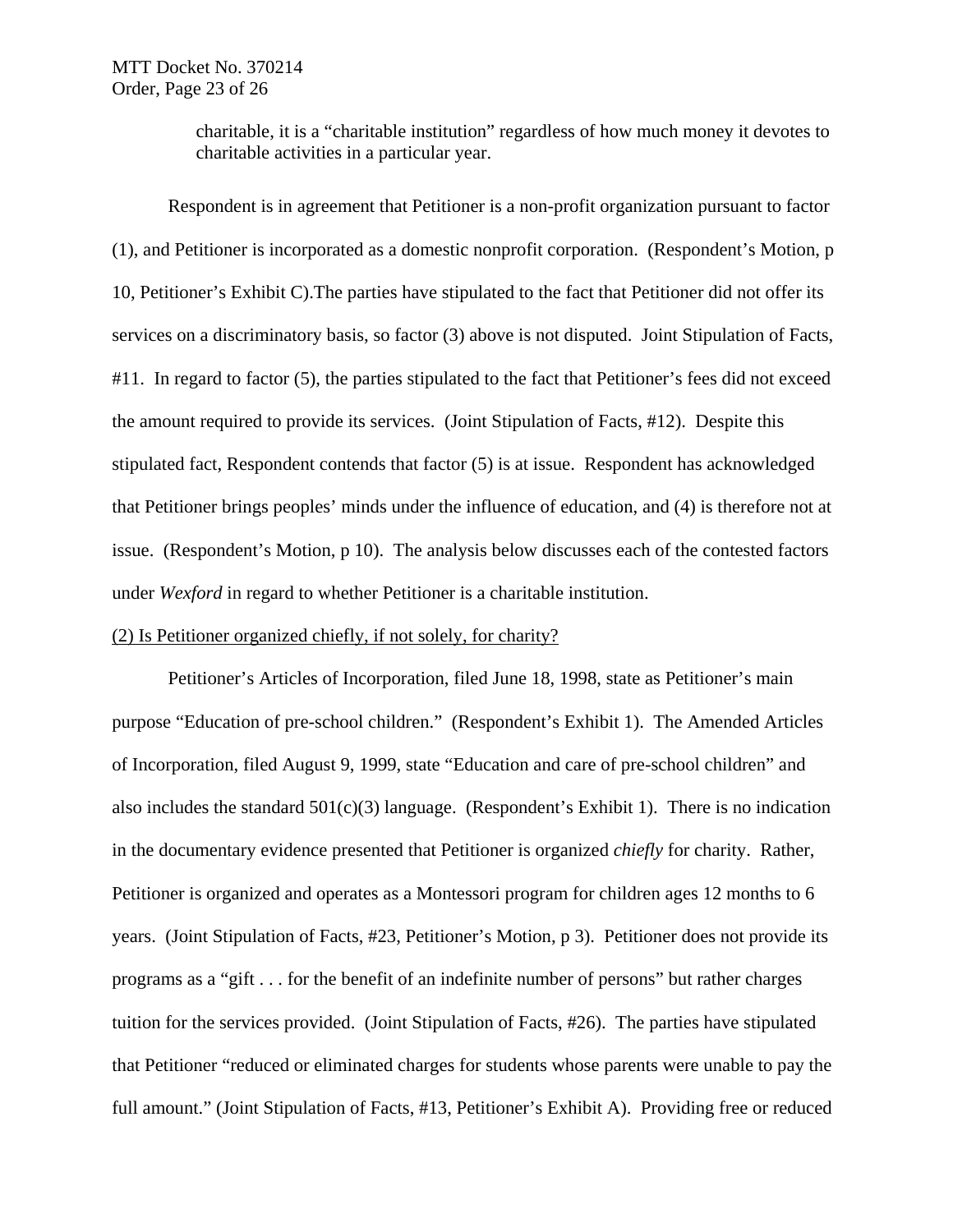MTT Docket No. 370214 Order, Page 24 of 26

tuition to an undisclosed number of existing students does not support a finding that Petitioner is chiefly or solely organized for charity. Furthermore, in the affidavit of Anna Fast, Co-Director of Harmony Montessori, she states:

We have no written policy to deal with instances where a parent cannot pay tuition. Harmony's Co-Directors, Ms. King and I, consider the circumstances case-by-case and make a decision about reduced or waived fees. We consider factors like if the parent has been laid off from his job, what the consequences to the student's development will be **if the student cannot continue**, and how much tuition is needed so that Harmony can keep its doors open. Petitioner's Exhibit A. (Emphasis added).

Ms. Fast's testimony appears to apply to existing Harmony students who experience financial difficulty. The Tribunal opines that Harmony does not offer free tuition to anyone who walks in the door like the health care center in *Wexford, supra*. In that case Wexford Medical Center "ha[d] a charity care program that offers free and reduced-cost medical care to the indigent with no restrictions. It operates under an open-access policy under which it **accepts any patient who walks through its doors.**" *Wexford, supra*, at 747. (Emphasis added). Harmony Montessori accepts students who can pay tuition with an undocumented, case-by-case reduction or waiver of fees in special circumstances when an enrolled student can no longer continue to pay tuition. The great weight of the evidence reflects that Petitioner was providing educational services in-line with the Montessori method, getting paid a market rate for its services, and not acting as a charitable institution for the tax years at issue.

#### (5) Does Petitioner charge no more than what is needed for its successful maintenance?

 As noted above, the parties stipulated to the fact that Petitioner did not charge more than what was required to provide its services. Despite this stipulation, Respondent's Motion alleges that there is no evidence as to whether the tuition charged is tailored to Petitioner's costs and that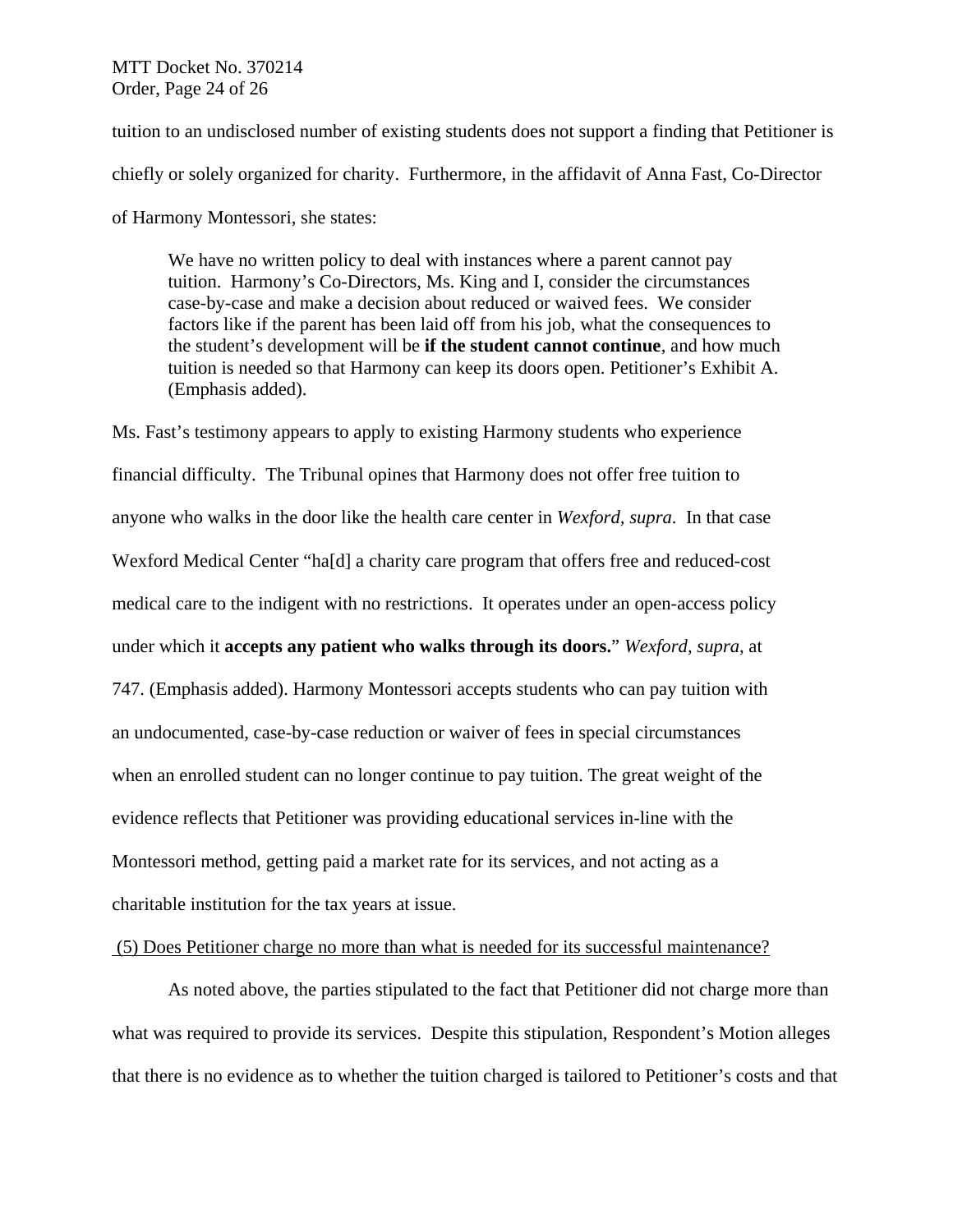## MTT Docket No. 370214 Order, Page 25 of 26

the tuition is comparable to the other Montessori centers referenced in the Joint Stipulation of Facts. (Respondent's Motion, p 12). The Tribunal finds that the fact that Petitioner may be charging similar market rates for tuition does not mean that it is charging more than what is needed for its successful maintenance. Petitioner's tax returns and profit and loss statements (Exhibits F and G) reflect that Petitioner is not operating at a profit; the expenses were greater than the revenue for tax years 2009 and 2011. The Tribunal finds this sufficient evidence to support a finding that Petitioner does not charge more than what is needed for its successful maintenance. Nevertheless, as Petitioner has failed to establish that it is organized chiefly for charity or that the overall nature is charitable, the Tribunal finds that Petitioner is not entitled to the exemption under MCL 211.7o.

#### (6) Is the overall nature of the institution charitable?

 The analysis of this factor is much the same as for factor (2), discussed above. While Petitioner is not required to meet a specific monetary threshold for charity, its "overall nature" must be charitable. As previously discussed, the overall nature of Petitioner's activities is not charitable. Given this analysis, the Tribunal finds that Petitioner does not qualify for a charitable exemption under MCL 211.7o for the 2009, 2010, 2011, and 2012 tax years.

#### **CONCLUSION**

The Tribunal finds that Petitioner is not entitled to summary disposition in its favor. The affidavits, pleadings, depositions, admissions, and documentary evidence filed by the parties, when considered in the light most favorable to Petitioner, support a finding that Petitioner is not qualified to receive an exemption as an education institution under MCL 211.7n. Rather, the documentary evidence demonstrates that there is no genuine issue of material fact and summary disposition should be granted in favor of Respondent under MCR  $2.116(C)(10)$ .